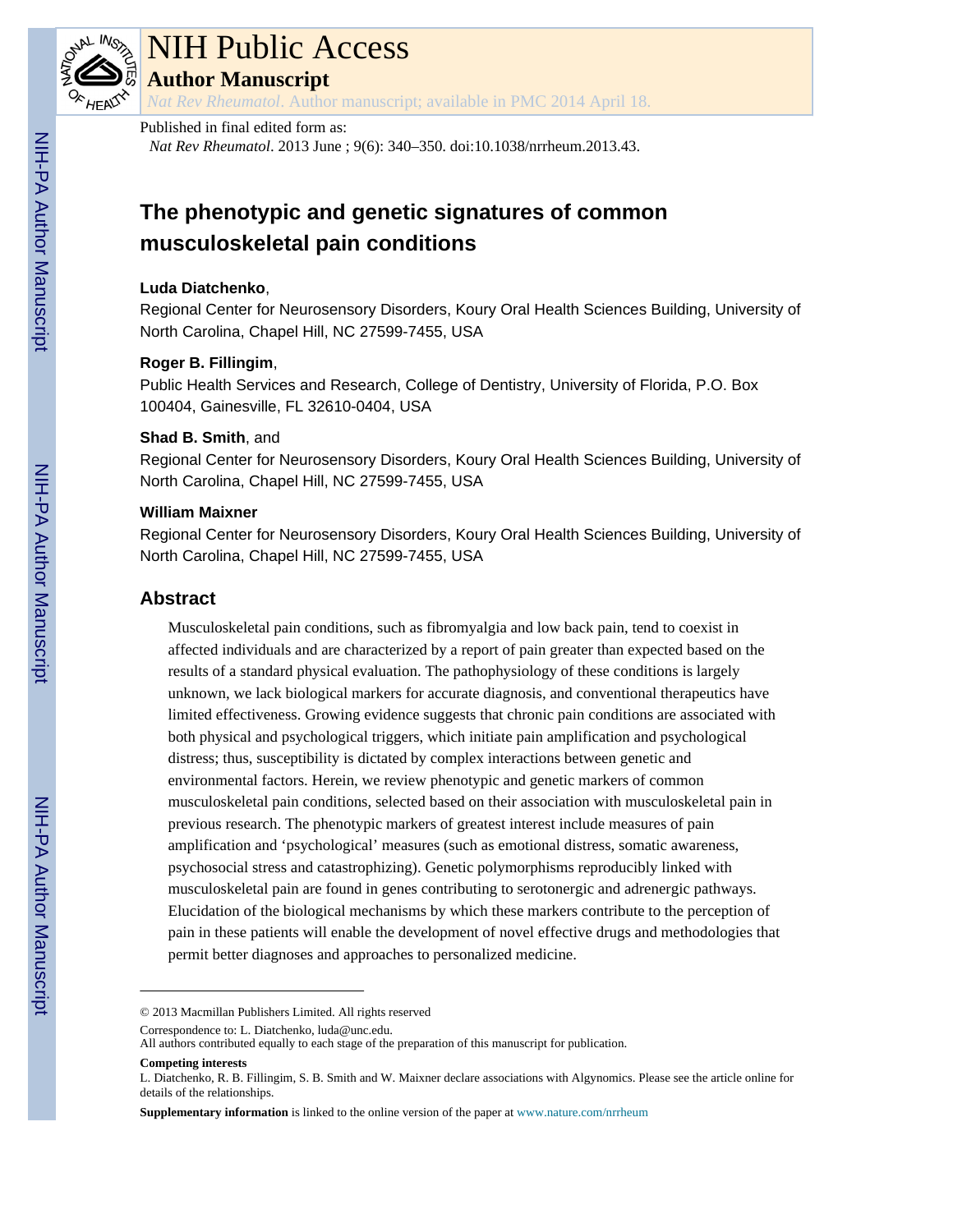## **Introduction**

Chronic pain is a silent epidemic that affects hundreds of millions of individuals worldwide, resulting in great personal suffering and social burden, in terms of lost productivity and financial cost.<sup>1</sup> Progression of acute to chronic pain is now known to adhere to the basic principles of disease processes affecting both the central and peripheral nervous systems. Among the most prevalent chronic or persistent pain conditions are those affecting the musculoskeletal system. The term 'musculoskeletal pain conditions' encompasses a large number of pain conditions; however, this Review will focus on the biopsychosocial and genetic factors that contribute to chronic low back pain (LBP), painful temporomandibular joint disorders (TMD), fibromyalgia and chronic widespread pain (CWP). CWP is a defining feature of fibromyalgia that is commonly assessed in population-based studies using surveys—rather than by physical exam—and, like fibromyalgia, is characterized by pain in contralateral body quadrants and the axial skeleton lasting at least 3 months. Collectively, these painful musculoskeletal conditions are poorly understood from a mechanistic perspective, highly comorbid, and frequently observed in the general population.

In this Review, we provide a brief overview of the epidemiology, phenotypic characteristics and genetic factors that are associated with or descriptive of these conditions. We will also address, from a conceptual perspective, how our emerging understanding of the demographic, biopsychosocial, environmental and genetic factors can be integrated into a heuristic model that seeks to explain the pathophysiological processes that underlie these conditions. Using the knowledge gleaned, the model can be further tested and revised in a manner that will improve our ability to diagnose and treat patients suffering from these common musculoskeletal conditions. Although not specifically presented herein, our impression is that the proposed heuristic model can be applied to other musculoskeletal pain conditions such as osteoarthritis, which is a disease better understood from a pathophysiological perspective than LBP, fibromyalgia, CWP and TMD, but is beyond the scope of this Review.

## **Epidemiology**

The epidemiology of LBP, CWP, fibromyalgia and TMD has been fairly well characterized in the general population;<sup>2,3</sup> the incidence of these conditions is high. For LBP, the point prevalence estimates range from 8–44%, and at least 50% of the general population experience LBP in their lifetime.<sup>2,3</sup> In children and adolescents, new-onset LBP increases with age, from 12.5% at age 12 to 24.1% at age 15.<sup>2,3</sup> Prevalence estimates for CWP seem to be consistent between US and Western European populations ranging from  $11-13\%$ .<sup>2,3</sup> On the other hand, fibromyalgia shows a wider range of prevalence values, from 0.7% in Danish women to 10.5% in Norwegian women.<sup>2,3</sup> The frequency of TMD has been estimated at 12%, with a female to male ratio of 2:1 in the general population and 8:1 in the clinical setting, and the annual incidence of first-onset TMD has been estimate to be around 3%.2,3 In the ongoing Orofacial Pain Prospective Evaluation and Risk Assessment (OPERRA) study, $4$  the prevalence of TMD was observed to increase with age, female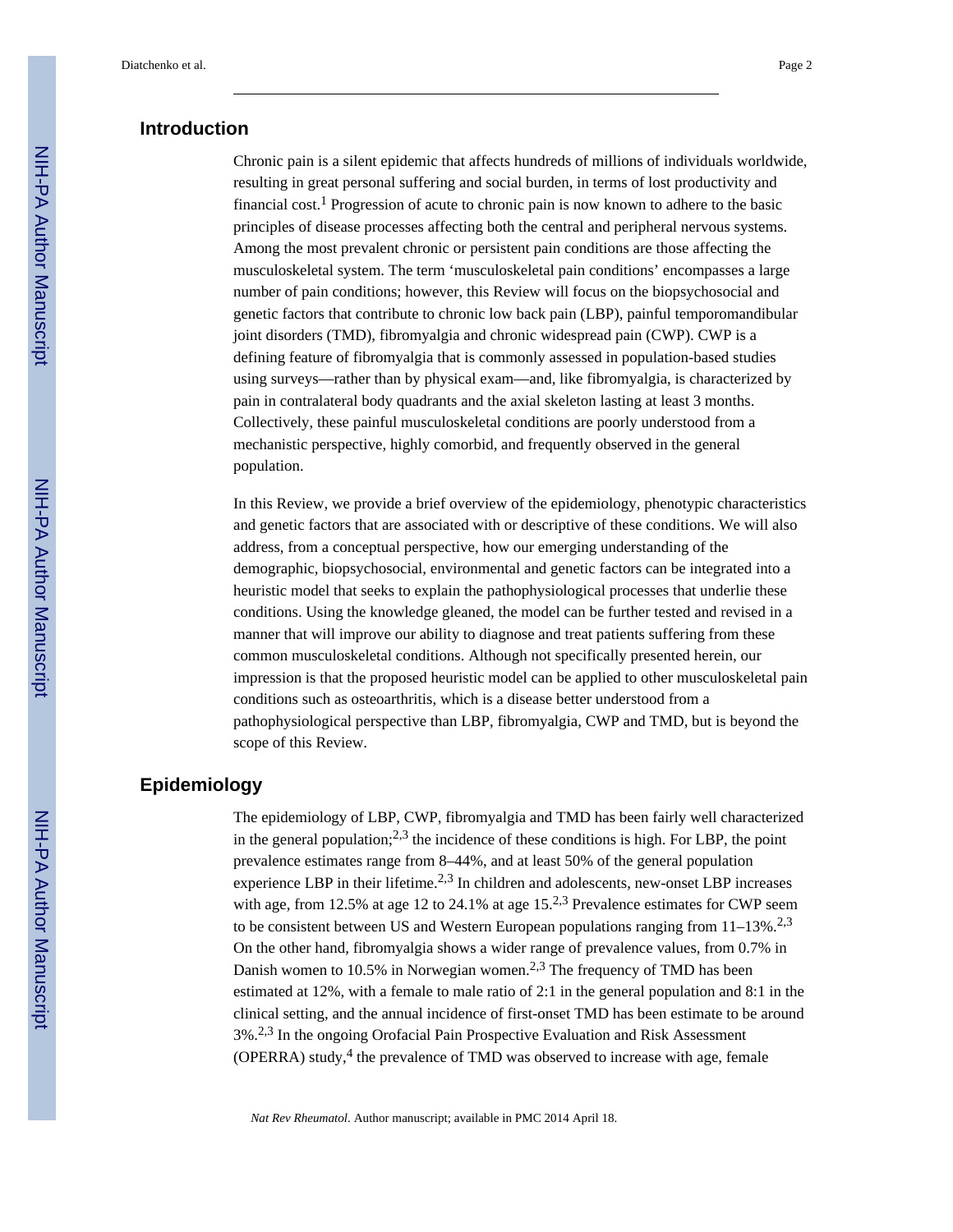Diatchenko et al. Page 3

gender (3:1), and was more frequent among non-Hispanic white individuals compared with black, African American and Hispanic individuals.<sup>3</sup> In contrast to other common musculoskeletal pain conditions,<sup>2</sup> the expected effect of a socioeconomic gradient on the prevalence of TMD—that is, association between lower socioeconomic status and higher prevalence of the condition—was not observed.<sup>3</sup> The high prevalence of TMD and other musculoskeletal conditions, including LBP, CWP and fibromyalgia, explains the high personal and societal costs of treating such chronic pain conditions.<sup>1</sup>

Several risk factors have been associated with the development of these musculoskeletal pain conditions. In addition to demographic factors, two intrinsic phenotypic domains are associated with the risk of developing painful musculoskeletal, pain amplification (increased pain sensitivity) and psychological distress.4,5 The outcomes of both case–control and longitudinal studies have provided evidence that both the prevalence and onset of musculoskeletal pain conditions are associated with augmentation of pain processing, which might be attributable to impairments in inhibitory systems of the central nervous system (for example, diffuse noxious inhibitory controls or conditioned pain modulation) and/or the sensitization of peripheral or central nervous system processes that code pain information (such as temporal summation of pain). $6-9$  Psychologically-assessed factors such as enhanced somatic awareness (the perception and interpretation of information from the senses and proprioception), anxiety, depression, perceived stress and catastrophizing have also been associated with increased prevalence and risk of first onset of musculoskeletal pain conditions.2,10 Among these psychologically-assessed factors, somatic awareness is emerging as a potent predictor of the development of musculoskeletal pain conditions. These associations might result from the fact that, as a phenotype, somatic awareness reflects both pain or sensory amplification and psychological distress risk domains.

A variety of personal behaviours, such as smoking,  $2,11$  and uncontrollable events, such as injuries,  $11-13$  represent environmental exposures that can influence biological pathways that lead to the manifestation and maintenance of musculoskeletal pain conditions.<sup>4,5</sup> These exposures are thought to have cumulative effects over time (that is, with age), are modified by gender, and the intensity of exposure is probably influenced by socioeconomic status. Body mass index is positively associated with many musculoskeletal pain conditions, which might result from a mechanical stress on the musculoskeletal system and/or reflect an abundance of adipose tissue that represents a source of proinflammatory and propain cytokines.2,14 An understanding of the effects of smoking on painful musculoskeletal pain conditions is also beginning to emerge. Smoking has been associated with an increased prevalence of LBP and fibromyalgia,<sup>2</sup> and a lifelong history of smoking has been reported to be associated with an increased likelihood of  $TMD<sup>11</sup>$ . The mechanisms by which smoking influences musculoskeletal pain conditions are unknown, but smoking might prime of the immune system producing a bias towards a proinflammatory state. Another environmental exposure that is associated with increased risk of persistent musculoskeletal pain is physical injury, including damage resulting from elective surgical procedures.<sup>15</sup>

The mechanisms by which these environmental exposures influence the prevalence and likelihood of development of persistent musculoskeletal pain conditions are poorly understood. However, evidence supports the view that the expression of an individual's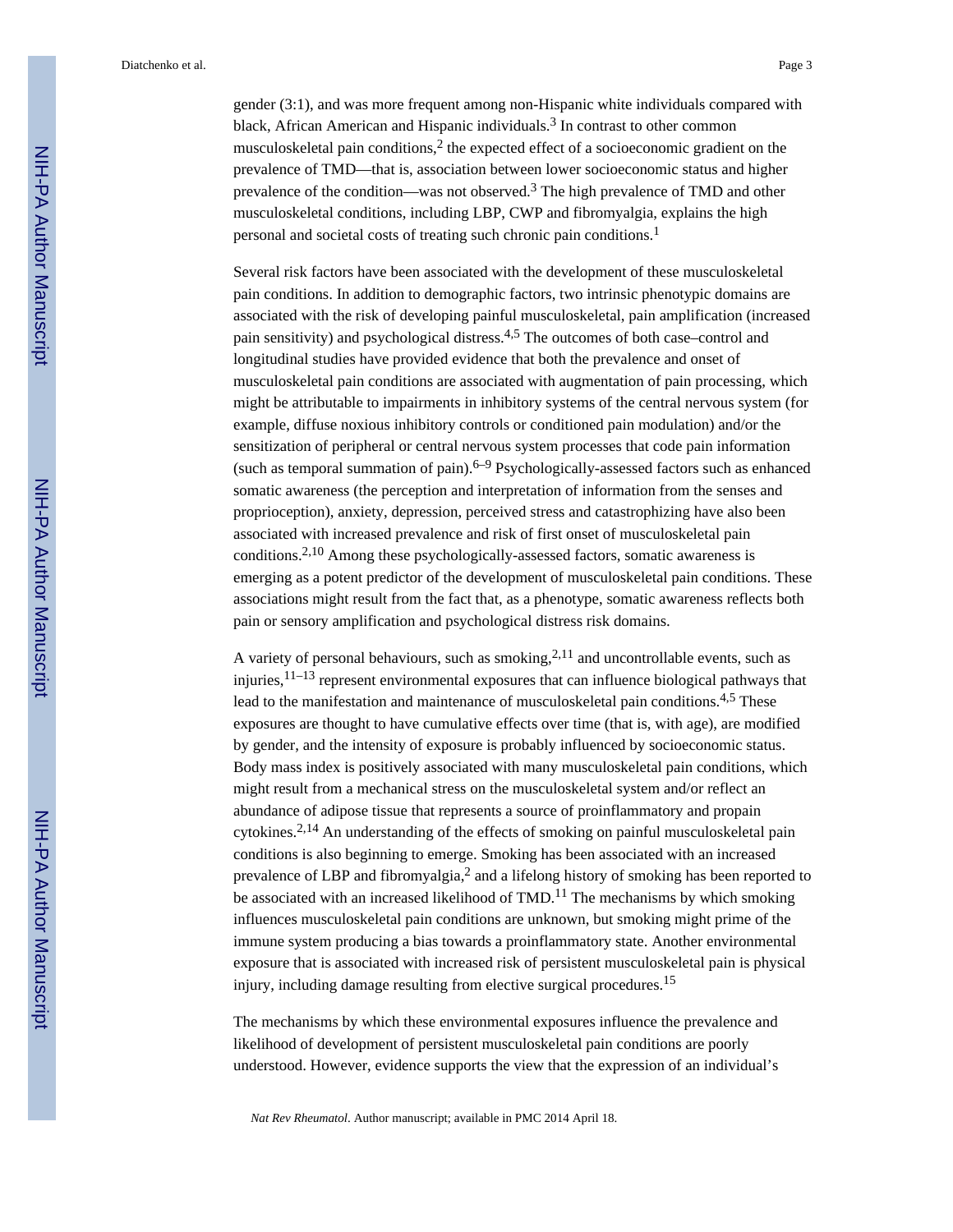genetic background, which is temporally and dynamically influenced by environmental exposures, produces intermediate phenotypes or endophenotypes that contribute to conditions such as LBP, CWP, fibromyalgia and  $TMD<sup>4,5,16,17</sup>$  Endophenotypes, such as pain amplification and psychological distress, represent measurable constructs that are linked to the pathophysiological mechanisms that result in the perception and reporting of clinical pain. Endophenotypes are situated between genotype and the syndrome, and thus are more proximal to the biological pathway.<sup>18</sup> Key intermediate phenotypes, genetic polymorphisms and the effects of environmental exposures on genetically-mediated phenotypes (that is, gene–environment interactions) are described in the following sections.

#### **Assessment of musculoskeletal pain**

In addition to quantifying clinically important endpoints, optimal characterization of musculoskeletal pain conditions should identify potential pathophysiologic mechanisms, which requires assessment of multiple phenotypic domains beyond simple determination of clinical pain intensity. First, several dimensions of the individual's clinical pain should be assessed. Second, as recommended by the Initiative on Methods, Measurement, and Pain Assessment in Clinical Trials (IMMPACT),<sup>19</sup> important comorbid symptom domains need to be evaluated, including physical and psychological functioning. Third, endophenotypes should be examined, including quantitative sensory testing (QST), in which the intensity of stimuli needed for sensory perception is measured to assess the functioning of the sensory nervous system to identify alterations in pain perception and pain modulation, and assessment of autonomic function to determine physiologic changes that could contribute to symptomatology.

#### **Assessing pain perception and interference**

As alluded to previously, in addition to obtaining information regarding the clinical severity of the patient's symptoms, pain assessment should ideally provide clues regarding underlying pathophysiologic mechanisms. Several aspects of pain should be quantified (Table 1): pain severity, both the intensity and the unpleasantness of pain, can be independently assessed with specific numerical rating or visual analog scales, or with verbal descriptor measures; $^{20,21}$  temporal qualities of the pain (episodic or continuous, daily variability of pain) are best assessed using ecological momentary assessment via electronic devices;22 perceptual qualities of the pain, assessed using verbal descriptor scales, such as the McGill pain questionnaire,  $2<sup>3</sup>$  based on the notion that different sensory qualities of pain reflects distinct underlying mechanisms.24,25

Assessment of other phenotypic domains is important, particularly physical and psychological function, as previously recommended by IMMPACT.19 Physical function (or disability), can be measured using patient-reported instruments or performance-based methods, such as exercise tests and functional capacity evaluations. Using both types of measure is preferably, because patient-reported and performance-based measures are weakly correlated with each other in chronic pain populations.<sup>26</sup> Functional capacity evaluations have been widely implemented as performance-based indices of physical function in patients with LBP.<sup>27</sup> These functional measures have been associated with patient self-reported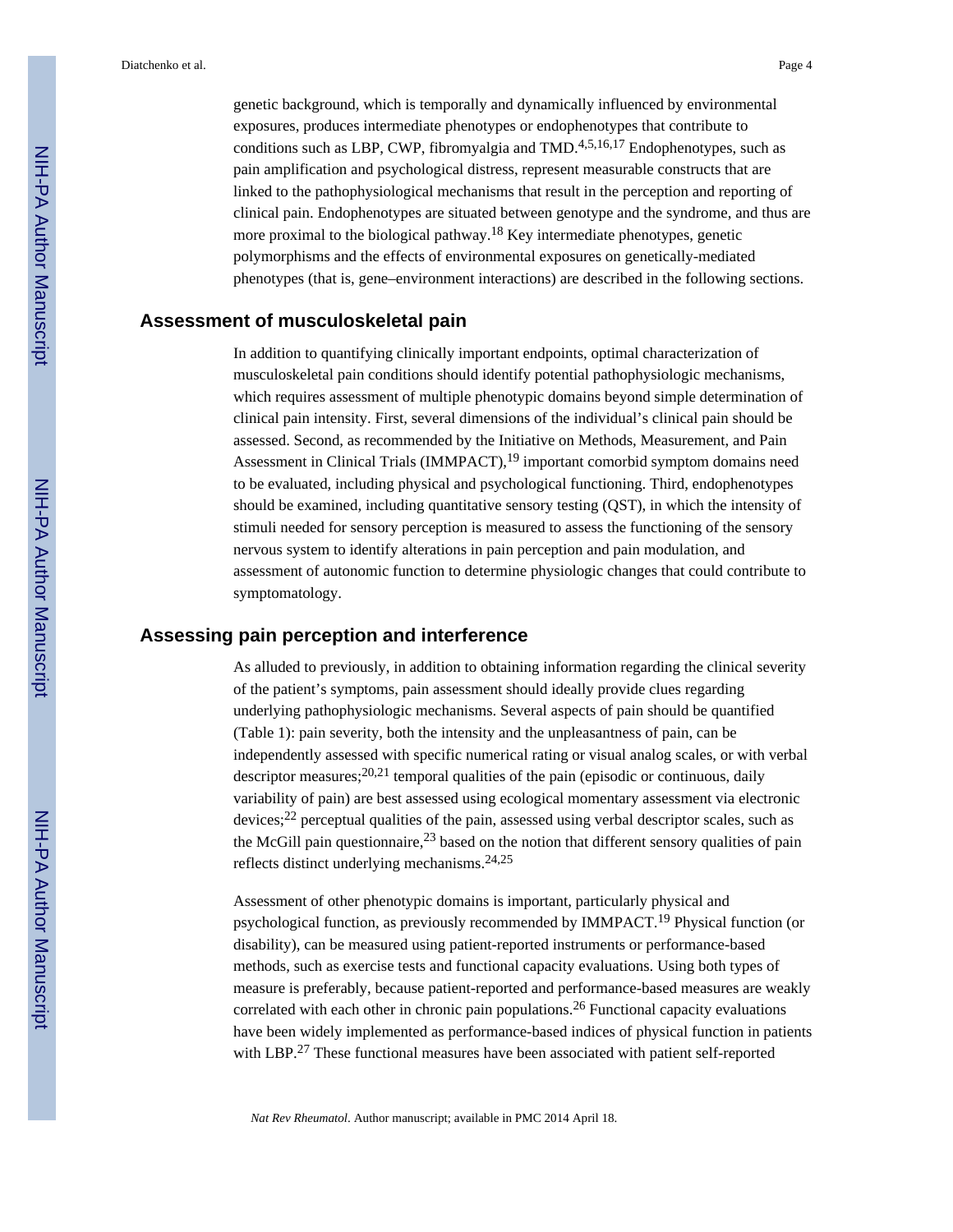disability and psychological factors,  $^{26}$  and are sensitive to treatment effects.  $^{27,28}$  Exercisebased functional assessments have revealed that patients with fibromyalgia have poorer performance in aerobic and strength measures compared with healthy controls,29 and functional performance has been associated with clinical pain, pain sensitivity, brain responses to pain, and cognitive performance in this condition.28,30,31 More ecologically valid performance-based methods that objectively quantify physical activity in the patient's natural environment have become increasingly utilized, such as actigraphy, which uses an accelerometer to assess real-time physical activity.<sup>32</sup> Actigraphy has revealed reduced physical activity in patients with fibromyalgia, which correlated with patient-reported activity.31,33

Several types of self-report instruments can be used to assess function and disability in musculoskeletal pain (Supplementary Table 1). These include instruments designed for specific musculoskeletal pain conditions, such as the Roland Morris Disability Questionnaire and the Oswestry Disability Index for LBP, the Fibromyalgia Impact Questionnaire and it's revised version, and the Jaw Function Limitation Scale, which assesses the functional status of the masticatory system related to TMD. In addition, certain patient-reported instruments provide a general measure of pain-related interference with liferelevant activities, such as the Brief Pain Inventory, the Graded Chronic Pain Scale and the Multidimensional Pain Inventory; others represent generic measures of functional status or disability, including the Health Assessment Questionnaire, the Disability Rating Index, and the physical functioning and role limitations scales from the Short-form Health Survey with only 36 questions (SF-36®).

At present, the diagnosis of musculoskeletal pain conditions relies largely on signs and symptoms, which convey limited information regarding pathophysiology, thereby providing minimal information to facilitate identification of targets for novel treatments. Endophenotypes are more proximal to the biological perturbation;<sup>18</sup> therefore, both pain amplification and psychological domains, which are more closely linked with pathophysiological mechanisms than signs and symptoms of clinical pain, require careful measurement and analysis.

#### **Psychological domain assessment**

Within the psychological domain, abundant evidence indicates altered psychological function in in patients with musculoskeletal pain, including increased levels of emotional distress, somatic awareness, psychosocial stress, and maladaptive coping.10,34,35 Important to note is that characterizing factors as 'psychological' refers to the method of assessment rather than to the underlying pathophysiologic mechanism. For example, somatic awareness is typically assessed using 'psychological questionnaires'; however, this construct actually reflects altered peripheral and central nervous system processing of somatosensory stimuli and overlaps considerably with sensory amplification as assessed using QST (described in the following section). Thus, we refer to 'psychological' factors primarily based on their level of assessment rather than on the mechanisms contributing to such domains.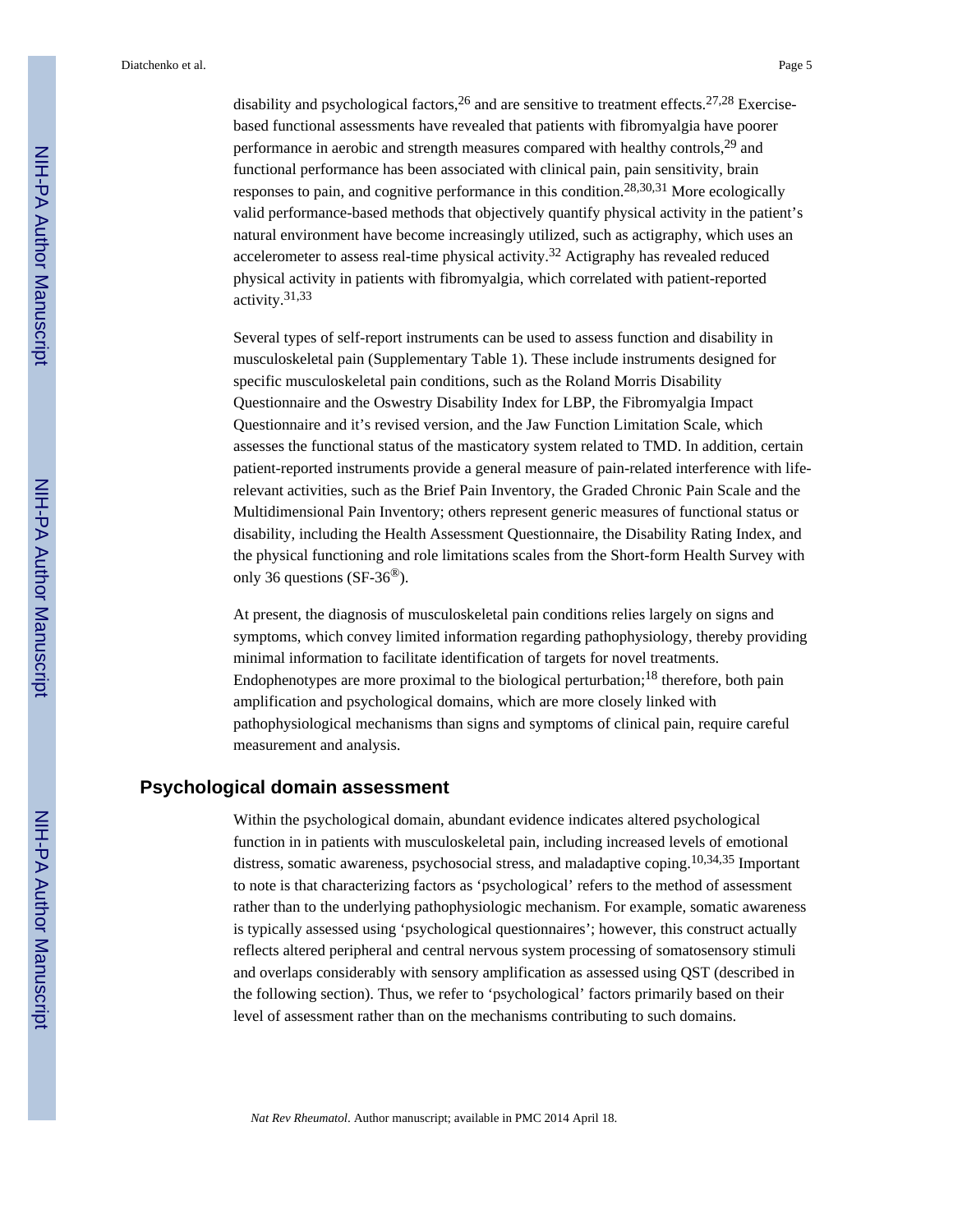Although psychological symptomatology is often interpreted as a consequence of chronic pain, prospective studies suggest that pre-morbid psychological dysfunction represents a risk factor for future development of chronic pain.36,37 For example, higher levels of psychological distress, somatic symptoms (that is, bodily sensations appraised as unpleasant, abnormal or worrisome by the patient), illness behaviour, sleep disturbance and childhood adversity predicted onset of CWP and LBP.37–40 Furthermore, pre-existing somatic awareness, health anxiety, perceived stress, and negative mood predicted onset of TMD.<sup>41,42</sup> Moreover, similar psychosocial factors predict transition from acute to chronic musculoskeletal pain.37,43,44 Therefore, psychosocial functioning is a critical component of phenotypic characterization of musculoskeletal pain conditions, and several psychosocial domains should be incorporated into patient assessments: global psychological symptoms, including negative affectivity and emotional distress; somatic awareness; life events and perceived psychosocial stress; pain-related cognitions (for example, fear avoidance or catastrophizing); and pain coping (see Table 1).

#### **Pain sensitivity and amplification assessment**

Like the psychological intermediate phenotypes, the endophenotypes associated with pain amplification represent measurable constructs that are more closely related to the pathophysiological mechanisms than pain intensity;<sup>18</sup> therefore, these endophenotypes are linked with pathophysiological mechanisms that produce the signs and symptoms associated with LBP, fibromyalgia, CWP, and TMD. QST methods ascertain multiple endophenotypes of potential relevance to musculoskeletal pain conditions by assessing the perceptual and/or physiological responses to systematically applied and quantifiable sensory stimuli for the purpose of characterizing somatosensory functioning. A systematic methodology for QST in clinical studies has been described and validated,  $45$  and investigators have used OST as a method of subgrouping patients with neuropathic and musculoskeletal pain, <sup>46,47</sup> including fibromyalgia and TMD.<sup>48</sup>

As reviewed in  $2010<sup>8</sup>$  considerable evidence indicates multiple phenotypic patterns of altered somatosensory function among patients with musculoskeletal pain syndromes. Four specific domains of sensory function should be targeted when performing QST in CWP (Table 1). First, nonpain somatosensation, reduced sensitivity to nonpainful thermal and mechanical stimuli, has been reported in several chronic pain conditions,  $49-51$  implying that the central nervous system might be imbalanced toward processing of painful stimuli. Second, generalized hyperalgesia, increased pain in response to previously painful stimuli, has also been reported in musculoskeletal pain. Numerous studies, using multiple stimulus modalities, including muscle-pain assessment using pressure devices (such as algometers) or methods that evoke transient muscle ischaemia, report reduced pain thresholds and increased pain ratings in response to suprathreshold stimuli in musculoskeletal pain conditions, indicating generalized hyperalgesia;6,52,53 Third, pain facilitatory function, most commonly assessed by quantifying temporal summation of pain, is an increased perception of pain that accompanies repetitive or sustained painful stimulation at a constant stimulus intensity. Temporal summation is thought to result from increased excitability of dorsal horn transmission neurons mediated by the *N*-Methyl-d-aspartate (NMDA)-receptor, a transient form of central sensitization also known as windup.54,55 Enhanced temporal summation of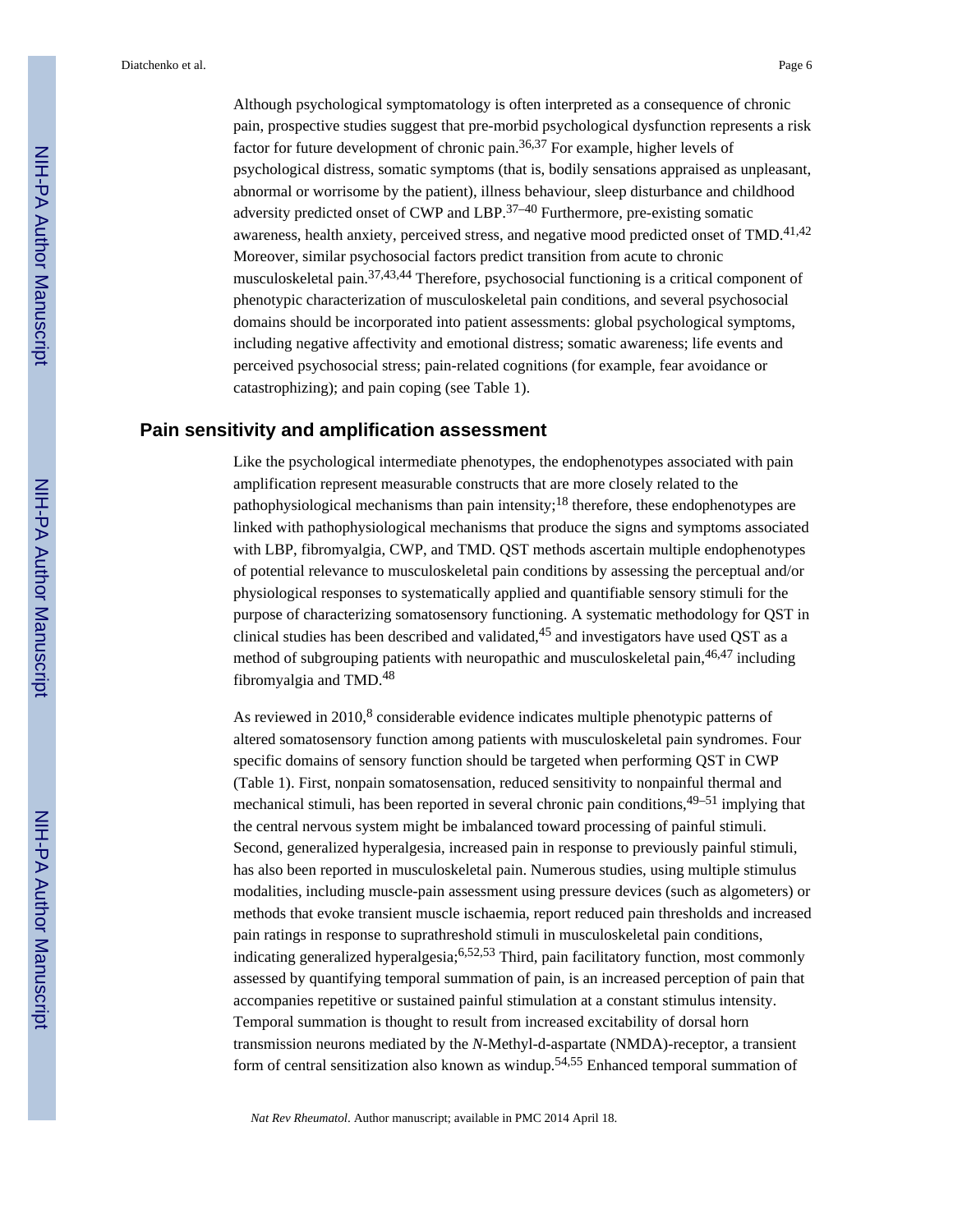thermal and mechanical pain has been reported in fibromyalgia, LBP and TMD.<sup>7,56</sup> Finally, pain inhibitory function should also be assessed. The method most frequently used to measure pain inhibitory function is conditioned pain modulation (CPM), also known as diffuse noxious inhibitory controls  $(DNIC)$ ,  $57$  which determines the extent to which the perceptual intensity of one painful stimulus is reduced by the application of a second painful stimulus at a remote body site. Using CPM, reduced pain inhibitory function has been reported in musculoskeletal pain conditions, including fibromyalgia and TMD.<sup>58,59</sup>

## **Assessment of autonomic function**

Dysregulation of the autonomic nervous system represents another endophenotype of relevance to musculoskeletal pain conditions.<sup>60,61</sup> Increased resting sympathetic nervous system tone coupled with deficient responses to postural or exercise challenges mediated by the sympathetic nervous system have been reported in fibromyalgia.62,63 Furthermore, decreased heart rate variability has been observed in fibromyalgia, potentially signalling reduced parasympathetic and greater β-adrenergic tone,<sup>63,64</sup> and these patients also show blunted sensitivity to the baroreceptor reflex (or baroreflex), the negative feedback reflex by which elevated blood pressure reduces heart rate.<sup>65,66</sup> In addition, reduced high-frequency heart rate variability, suggesting sympathetic dominance, was observed in patients with chronic LBP with at least moderate patient-perceived disability, but not among those reporting a low degree of disability.<sup>67</sup> Heart rate and blood pressure responses during orthostatic challenges are also reduced in fibromyalgia.68 Differences in autonomic function owing to central nervous system dysregulation in patients with fibromyalgia is further indicated by reduced plasma and cerebrospinal fluid catecholamine responses to stressors such as exercise or hypoglycemia;  $62,69-71$  a similar pattern of autonomic dysfunction in patients with TMD has been reported.<sup>72</sup> An extensive protocol for autonomic testing was described in 2011,72 which included cardiovascular measures (blood pressure, heart rate, and heart rate variability) at rest, as well as in response to orthostatic challenge and psychological stress.

## **Identifying homogeneous patient subgroups**

Because musculoskeletal pain reflects a heterogeneous group of conditions, advanced methods of data analysis need to be applied to the multiple phenotypic domains to reveal more homogeneous subgroups within the musculoskeletal pain population. The discussion in the previous sections outlines the multiple phenotypic domains that represent important targets for assessment in patients with CWP. Each domain can be interpreted independently; however, the findings can be examined across domains in order to identify patient profiles that might reflect differing pathophysiologic mechanisms and distinct underlying genetic architectures. Statistical approaches can be applied to identify profiles across phenotypic domains. For example, cluster analysis, a set of statistical classification methods that identifies groups of people that show similar characteristics across one or more phenotypic measure, has previously been applied to QST responses in healthy individuals,<sup>73</sup> demonstrating that people can be stratified based on responses to multiple stimulus modalities. Several studies have reported such analyses in fibromyalgia, LBP and TMD, including clustering of patients according to physical and psychosocial symptoms,  $74-77$  QST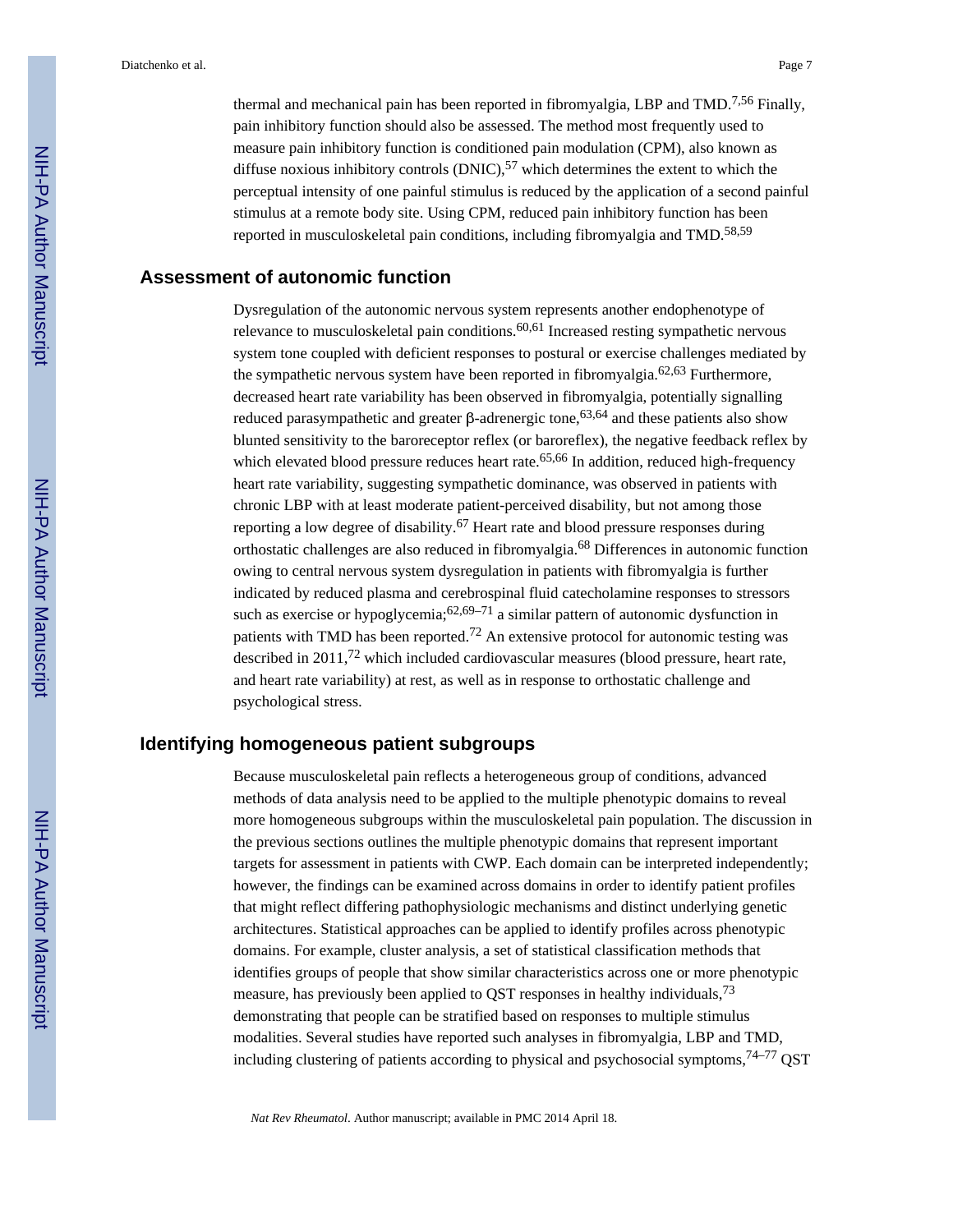responses and comorbid symptoms, $47,78$  and biological markers and psychologicallyassessed factors.<sup>79</sup> Although the nature of the subgroups identified varies across studies owing to differences in the phenotypes used to generate the clusters, these studies demonstrate the feasibility of deconstructing the heterogeneous musculoskeletal pain population into more homogeneous subgroups. Other methods of classification are available, including latent class analysis and machine learning approaches.  $80,81$ 

The genetic and associated molecular pathways that underlie the identified disease subgroups have not yet been adequately assessed. Nevertheless, the identification of subgroups using quantitative measures of endophenotypes, such as QST, coupled with the identification of the molecular profiles that underlie specific subgroups holds great promise in developing mechanistic diagnostic protocol and identifying novel biological targets and pathways for both pharmacological and nonpharmacological therapeutic interventions.

#### **Genetic markers of chronic pain**

The relative importance of genetic factors in human musculoskeletal pain conditions is becoming clearer. Heritability of these conditions seems to be comparable to other common disorders. For example, the heritability for neck pain, pain reported at any site, and clustering of symptoms associated with fibromyalgia is estimated to be  $44\%$ ,  $82\,46\%$ ,  $83\,$  and 51%,84 respectively. Thus, around 50% of the risk of developing chronic pain conditions is driven by genetic background.

## **Genetic association studies in humans**

We performed a formal review of all genetic associated studies in TMD, fibromyalgia, LBP and CWP reported up to August 2012. 20 loci have been associated with at least one of the conditions (Supplementary Table 2). Of these 20 loci, six genes or gene clusters have been repeatedly associated with at least one of these chronic pain disorders (Table 2); the other 14 genes have been associated in a single study and should be considered preliminary findings until they have been independently replicated. These associations have implicated two major neurotransmitter pathways in musculoskeletal pain. The first is the adrenergic pathway, in which *COMT*, the gene encoding the enzyme catechol O-methyltransferase that is responsible for the catabolism of catechol neurotransmitters such as epinephrine, norepinephrine, and dopamine, is the most frequently associated with chronic musculoskeletal pain conditions. Most studies of *COMT* report that an increased risk of chronic pain is associated with a nonsynonymous Val158Met (rs4680) polymorphism, which encodes a protein with lower enzymatic activity.<sup>85–89</sup> Other groups have expanded the functional locus to three major haplotypes encompassing the gene, which modify expression and activity of catechol O-methyltransferase; the low pain sensitivity haplotype is associated with the highest enzymatic activity and confers protection against chronic pain.16,90,91

Two nonsynonymous SNPs in the β<sub>2</sub>-adrenergic receptor gene (*ADRB2*), Arg16Gly (rs1042713) and Gln27Glu (rs1042714), are associated with an increased risk of fibromyalgia and CWP.<sup>85,92,93</sup> As with *COMT*, haplotype variants, which regulate β<sub>2</sub>-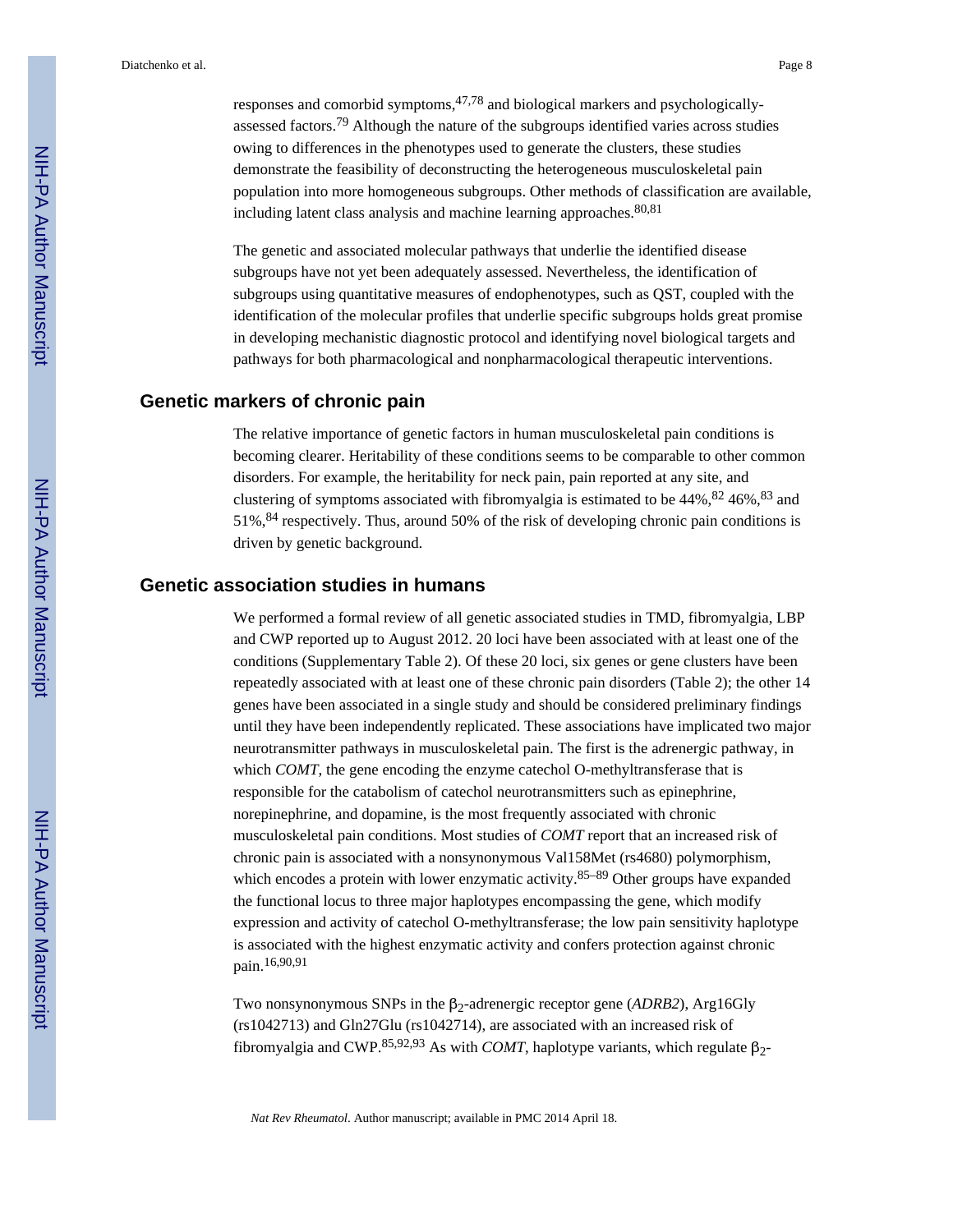The second neurotransmitter pathway that has been associated with chronic functional pain syndromes is the serotonin pathway, including the 5-hydroxytryptamine receptor 2A (5HT-2A, encoded by *HTR2A*) and 5HT transporter (5HTT, also known as sodiumdependent serotonin transporter, encoded by *SLC6A4*). A 44bp insertion/deletion polymorphism in the promoter region of *SLC6A4* is most frequently associated with both risk of chronic pain conditions and related endophenotypes. The 'short' (deletion) allele has been found to increase risk of fibromyalgia,  $95-97$  although the 'long' (insertion) variant has been associated with a higher risk of TMD in a Japanese cohort.<sup>98</sup> In another study in TMD, a link between the promoter region polymorphism and this condition was observed as well as an association with a variable nucleotide tandem repeat polymorphism in intron 2 of *SLC6A4*. <sup>99</sup> Studies of *HTR2A* are more consistent, as the silent 102T>C polymorphism has been repeatedly shown to increase risk of both fibromyalgia,<sup>100,101</sup> and TMD.<sup>102</sup>

A possible immunological component in a subset of patients with fibromyalgia prompted the investigation of the involvement of HLA antigens in this condition. Several MHC class I and II antigens, including *HLA-B58, HLA-DR4, HLA-DR5* and *HLA-DR8*, have been associated with chronic pain,  $103,104$  although these findings have not been consistently replicated.<sup>105</sup> Inflammatory mechanisms have also been investigated, with notable findings for the  $\alpha_1$ antitrypsin gene, *SERPINA1*; in Spanish<sup>106</sup> and US<sup>107</sup> cohorts, the Z allele of *SERPINA1*, which enables production of only limited amounts of  $\alpha_1$ -antitrypsin, was more frequent in patients with fibromyalgia than in the general population.

Candidate genes have also been tested for association with traits and outcome measures studied in conjunction with chronic pain disorders. Several genes have shown association with such phenotypes (Supplementary Table 2), some repeatedly (Table 1), including the four previously described neurotransmitter pathway genes associated with disease status. The adrenergic pathways genes *ADRB2* and *COMT* have been associated with numerous endophenotypes believed to underlie chronic pain disorders, including autonomic dysregulation, <sup>94</sup> alterations in pain processing and modulation, <sup>16,108</sup> sleep dysfunction, <sup>85,93</sup> and anxiety.94,109 The serotonergic pathway genes *SLC6A4* and *HTR2A* have been associated with personality and affective traits such as somatic awareness,  $99,110$  depression $95$ and anxiety,  $110$  which contribute to risk of chronic pain.

## **Evidence from gene sequencing**

Complex pain conditions are by definition attributable to multiple genetic and environmental influences. Genetic association studies have proven successful in exploring the relationship between common genetic polymorphisms and common traits and diseases, but they have not yet accounted for the genetic component of variance caused by rare genetic variants, with minor allele frequencies of 5% or less. Deep sequencing is already proving successful in identifying rare variants associated with fibromyalgia.<sup>111</sup> Family trios (affected probands and their parents) were re-sequenced at the *MEFV* gene locus, where known mutations result in familial Mediterranean fever, an autosomal recessive disorder that shares symptoms such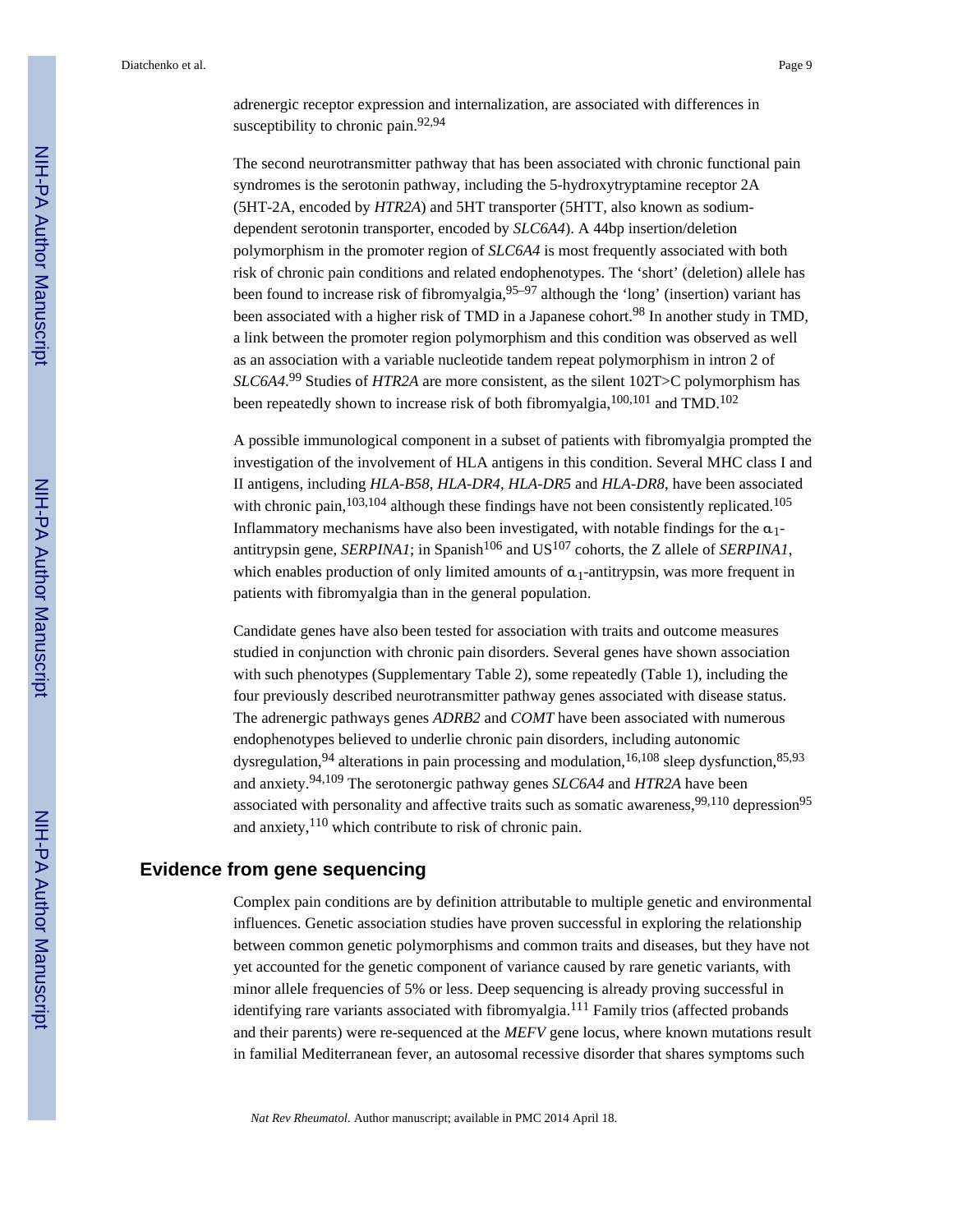as widespread body pain and tenderness with fibromyalgia.<sup>111</sup> A total of 10 rare alleles with missense polymorphisms, one of which was present in 15% of the probands, occurred across the gene locus, and preferential transmission of these rare alleles from heterozygous parents to affected offspring indicated these alleles are all associated with risk of fibromyalgia.<sup>111</sup> These results indicate that rare variants are strong risk factors for complex disease traits and might underlie disease in a subset of patients with a common pain condition like fibromyalgia.

Although the application of deep sequencing to the study of common pain conditions remains largely on the horizon, studies are in progress that are designed with this emerging technology in mind.4,91,112 Prioritizing candidate genes with roles in pain for re-sequencing will be important given the current costs associated with the technique, and such efforts will continue to be informed by linkage, candidate gene association studies, and genome-wide association studies.113 Because rare variants are likely to have substantially greater effects on a pain phenotype than common polymorphisms, they could be responsible for more severe manifestations of the pain condition and thus might be more readily identified in extreme cases derived from existing population-based studies.<sup>17</sup>

## **Translational value of genotypic markers**

Identification of genotypic markers of chronic pain has substantial value in translational medicine. Findings from research into complex cardiovascular disorders show that the genetic loci at which rare mutations cause monogenic familial cardiovascular disorders overlap considerably with common genetic variants identified in association studies from related common, complex cardiovascular disorders; $^{114}$  thus genetic variants in these pathways are targets for pharmacotherapy for these disorders. An illustration of how the results from human genetic associations can contribute to the process of understanding and development of treatments for a common pain condition is presented in Figure 1. Catechol O-methyltransferase represents an essential component of the nervous system that regulates catechol neurotransmitters levels and thus homeostasis in response to physical and psychological stressors. A series of studies in humans and animal models have linked catechol O-methyltransferase to pain perception. A genetic variation in the *COMT* gene correlates with the sensitivity to noxious stimuli in both humans,  $16,90,115$  and in mice,  $116$  as well as the risk and severity of chronic pain conditions, as we have discussed (Table 2). These findings led to the identification of new drug targets in animal models,  $117$  which have been translated into a novel pharmacological treatment for TMD.<sup>118</sup>

Three major haplotypes of *COMT*, designated as low, average or high pain sensitive, have been identified based on a carrier's response to experimental pain stimuli.<sup>16</sup> These three haplotypes account for 11% of the variability to experimental pain sensitivity in young women and are predictive of the risk of onset of a common musculoskeletal pain disorder (that is, TMD). The low pain sensitive haplotype corresponds with higher levels of catechol O-methyltransferase enzymatic activity than the average or high pain sensitive haplotypes,<sup>119</sup> suggesting that greater turnover of catechol neurotransmitters in individuals with the low pain sensitive haplotype increases their resistance to pain. Indeed, a 2010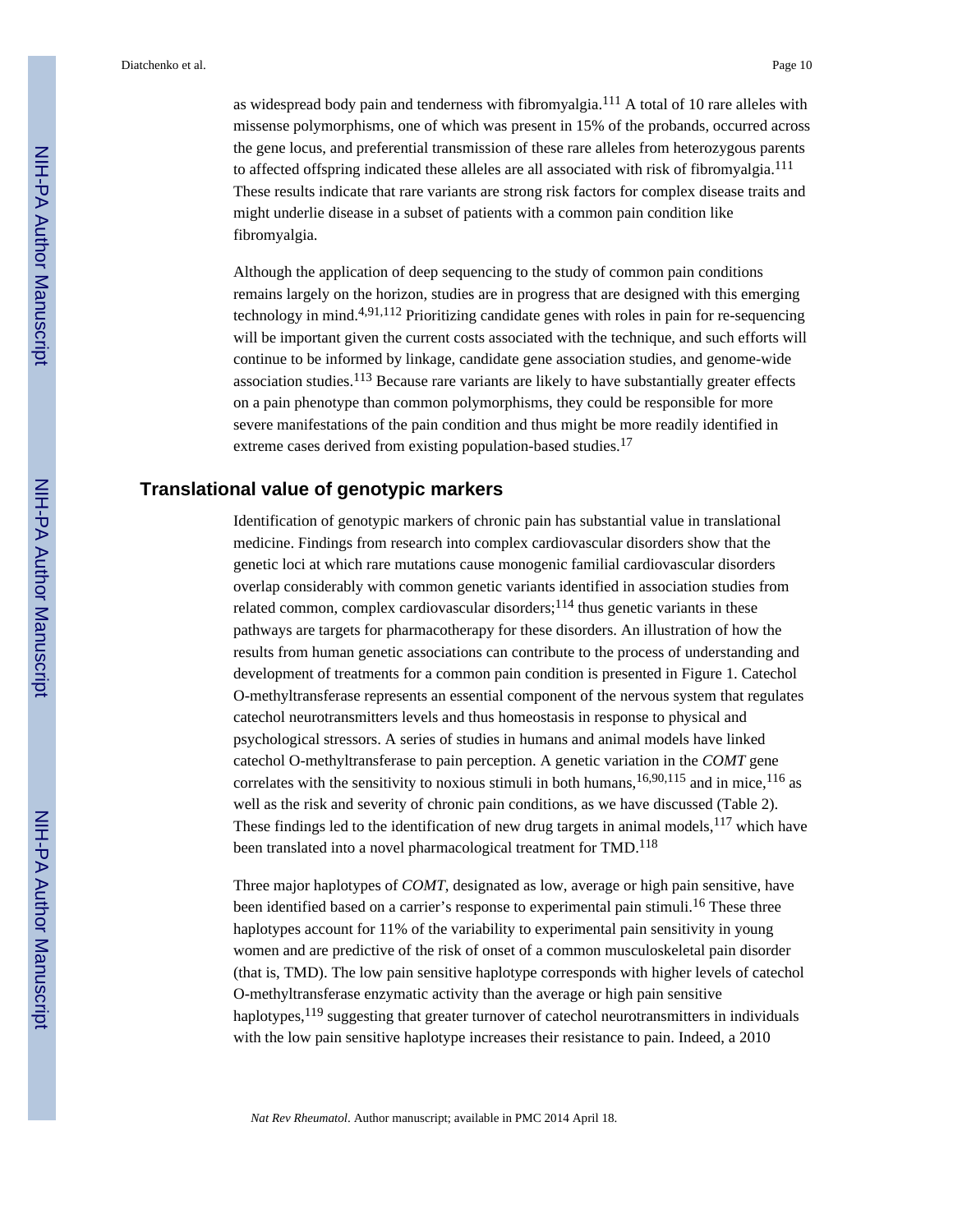literature review revealed that *COMT* haplotypes were consistently associated with pain sensitivity in multiple studies. $120$ 

The pharmacological inhibition of catechol O-methyltransferase in rats results in mechanical and thermal hypersensitivity, which is reversed by the non-selective β-adrenergic antagonist propranolol or by the combined administration of selective β<sub>2</sub>-adrenergic and β<sub>3</sub>-adrenergic antagonists.<sup>117</sup> By contrast, the administration of  $β_1$ -adrenergic, α-adrenergic, or dopaminergic receptor antagonists failed to alter catechol-O-methyltransferase-dependent pain sensitivity.117 These data provide the first direct evidence that low catechol Omethyltransferase activity leads to increased pain sensitivity via a  $\beta_2/\beta_3$ -adrenergicdependent mechanism, and suggest that pain conditions associated with low catechol Omethyltransferase activity and/or elevated catecholamine levels can be treated with pharmacological agents that block both  $β_2$ -adrenergic and  $β_3$ -adrenergic receptors. This finding led to the hypothesis that propranolol, a nonselective β-adrenergic antagonist that is widely used clinically for treatment of hypertension, could be an effective treatment for chronic pain conditions in a manner that is dependent on the patient's *COMT* haplotypes.

To test this hypothesis, a double-blind, placebo-controlled, two-period crossover pilot study of efficacy of propranolol was conducted in 40 female patients with  $TMD$ .<sup>118</sup> The outcomes of this study demonstrated that propranolol, independent of *COMT* genotype, markedly reduced a composite measure of clinical pain. $118$  A trend towards decreasing experimental pressure and heat pain ratings compared with placebo, which became statistically significant when the sample was stratified according to the *COMT* high activity, low pain sensitive haplotype:<sup>118</sup> a considerable beneficial effect of propranolol on pain perception was noted in subjects not carrying this haplotype, a diminished benefit was observed in the heterozygotes, and no benefit was noted in the homozygotes. These findings corroborate that *COMT* gene polymorphisms contributes to the variable pharmacodynamic responses to propranolol in patients with chronic musculoskeletal pain, probably as a result of variation in baseline levels of β $\frac{1}{2}$ /β<sub>3</sub>-adrenergic signalling.

This sequence of discoveries provides an excellent illustration of how a genetic marker identified in human association studies can be investigated in cellular molecular studies, and confirmed in animal models to identify a putative drug that can be tested in a human clinical trial for safety and efficacy (Figure 1). This process not only identified selective β $\frac{1}{2}$ /β<sub>3</sub>adrenergic receptor antagonists as novel candidates for treatment of chronic pain conditions, but also provided evidence that *COMT* haplotypes can serve as genetic predictors of treatment outcomes, thus enabling the identification of subgroups of patients who are likely to benefit from propranolol therapy. Although the initial clinical pharmacogenomic studies have been conducted on a TMD population,  $β_2/β_3$ -adrenergic receptor antagonists will probably be effective in treating other musculoskeletal pain conditions, and therefore this approach could represent a general example of how to identify genetic markers and new therapeutic targets for human musculoskeletal pain in future studies.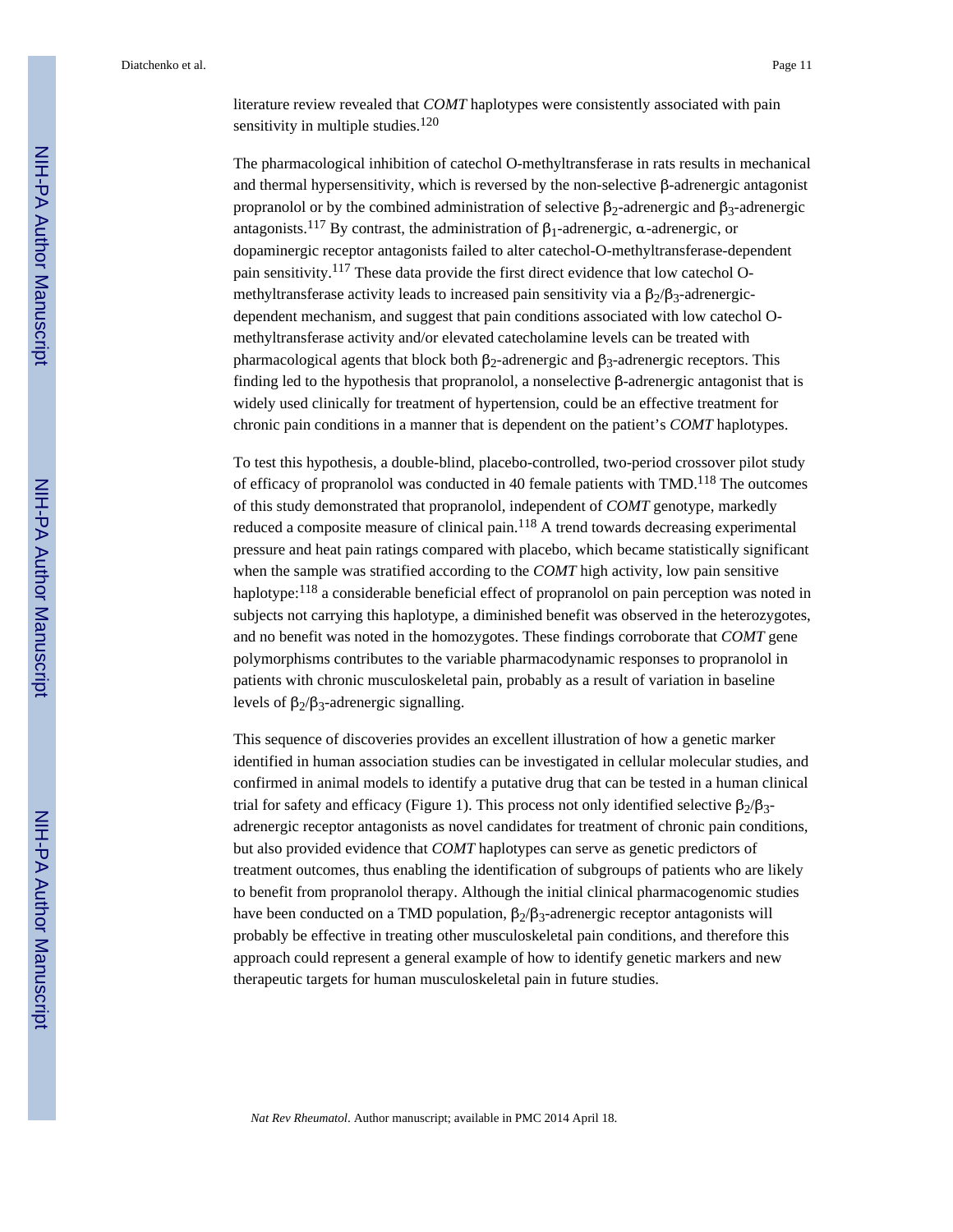#### **Heuristic model of pain conditions**

Given the complexity of the human pain phenotypes, greater emphasis is needed in accounting for the contribution of gene, environment and demographic interactions to disease models and drug responses. Manifestation of a pain state at a certain time is triggered by the combination of endogenous and exogenous signals, such as the expression of enzymes that control catecholamine levels and perceived psychological distress. Historically, the relative contribution of 'nature versus nurture' to common clinical conditions has been debated, but that both genetic and environmental factors contribute substantially and interactively to complex traits like pain is now commonly accepted. A heuristic model that illustrates these relationships is presented in Figure 2.

Multiple genetic risk factors contribute to individual variations in psychological distress and sensitivity to pain. These functional allelic variations, common and rare, mediate differential gene expression and activate associated biological pathways that lead to the manifestation of related endophenotypes. On the other hand, pain endophenotypes are also shaped by environmental risk factors like injury, and exposure to physical and psychological stressors. These environmental factors promote changes in DNA methylation patterns, which in turn change the expression of pain related genes and biological pathways in a temporallydependent manner. Thus, together, both environmental risk factors and genetic variants affect the expression of biological pathways and interact to produce pain states. Further accumulation of environmental exposures results in the induction of long-lasting epigenetic changes based on altered methylation patterns. On a vulnerable genetic background, genetic and environmental factors interact to evoke gene expression patterns that enable the transition from an acute pain state to a chronic pain state, which can manifest as pain conditions such as LBP, TMD, CWP and fibromyalgia. The biological processes that lead to a chronic pain state can further increase sensitivity to painful stimuli and stress levels,<sup>4</sup> modifying expression of pain-related genes and creating a pathological pain cycle. Importantly, demographic factors, including age and sex, also have a great influence on gene expression and thus interact with genetic and environmental risk factors to determine susceptibility to various pain states.

Our heuristic model suggests that multivariable interactions are expected between genetic, environmental, and demographic factors contributing to both acute and chronic pain states. Recording and measuring these variables in a careful way can be a challenge,  $3$  and assessing their interaction poses an even greater challenge. Both assessment methods and statistical methodologies are under development that will permit the integration of intermediate phenotypes, genetic factors, and exposure to environmental risk factors into predictive models. Such models will enable the identification of novel subpopulations of patients with musculoskeletal pain and novel subgroup specific therapeutic targets, and inform treatment decisions, thus moving the pain management field towards tailored personalized medicine.

#### **Conclusions**

Common musculoskeletal pain conditions such as LBP, TMD, CWP, and fibromyalgia are complex conditions that are heterogeneous in clinical manifestation. These disorders result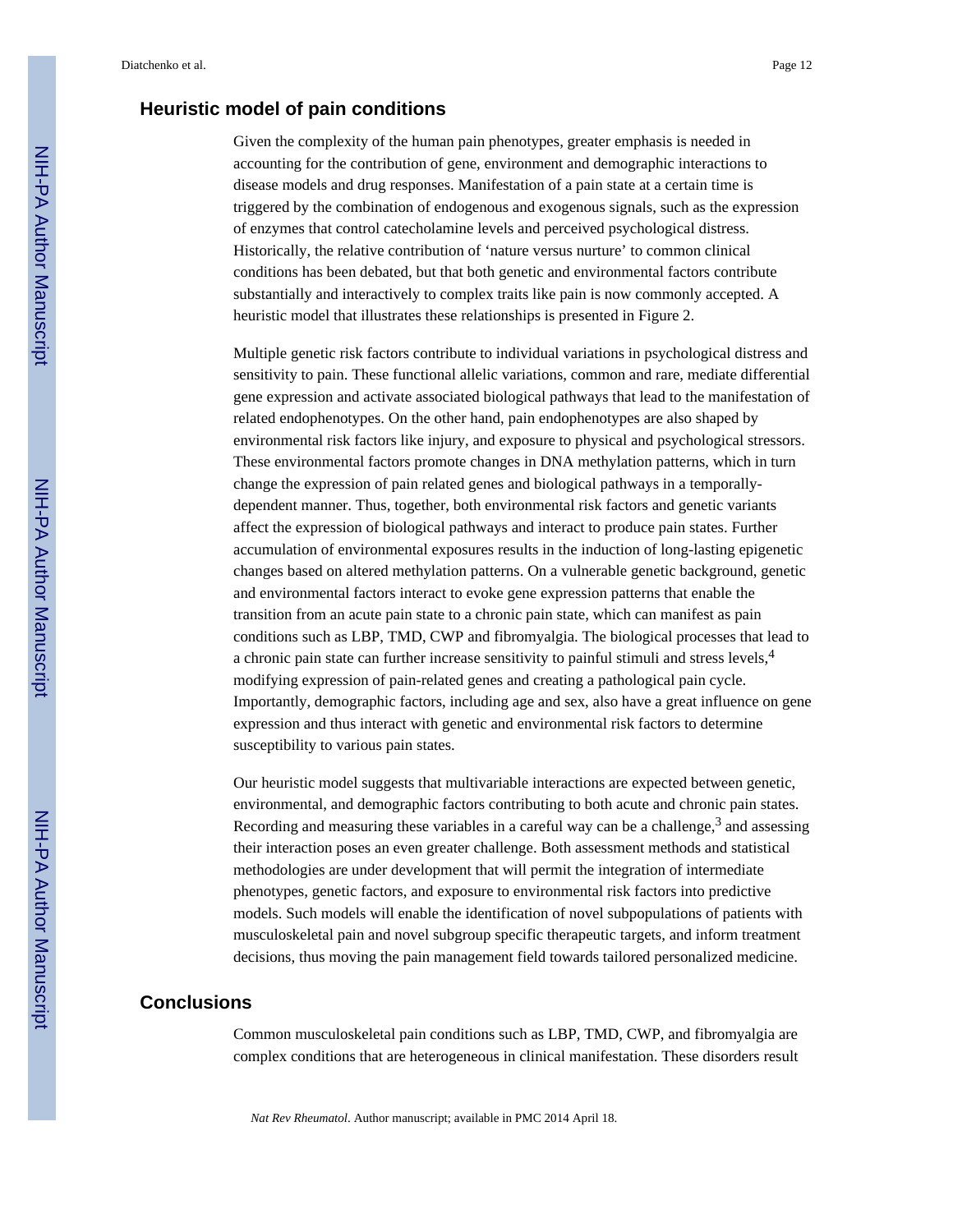from an interaction between quantifiable phenotypic domains and genetic variables that are expressed in response to a variety of physical and psychological environment exposures. Studies have begun to unravel the genetic architecture and associated biological pathways that contribute to the clinical manifestations of these conditions. The identification of causal genetic variants based on genetic association studies in humans is proving effective in identifying biological pathways of vulnerability and new therapeutic targets for specific subpopulations of patients, moving us one step closer to operationalizing the concept of personalized medicine.

## **Acknowledgments**

The authors' work is supported in part by grants from NIDCR, NIA and NINDS, R01-DE16558, U01-DE017018, 1K12DSE022793, AG033906, and P01 NS045685. The authors are grateful to Kirsten Ambrose for assistance with preparation of this manuscript.

#### **References**

- 1. Relieving Pain in America: A Blueprint for Transforming Prevention, Care, Education, and Research. 1st edn. The National Academies Press; 2011. Committee on Advancing Pain Research, Care and Education, Institute of Medicine.
- 2. McBeth J, Jones K. Epidemiology of chronic musculoskeletal pain. Best Pract. Res. Clin. Rheumatol. 2007; 21:403–425. [PubMed: 17602991]
- 3. Slade GD, et al. Study methods, recruitment, sociodemographic findings, and demographic representativeness in the OPPERA study. J. Pain. 2011; 12(Suppl.):T12–T26. [PubMed: 22074749]
- 4. Maixner W, et al. Orofacial pain prospective evaluation and risk assessment study—the OPPERA study. J. Pain. 2011; 12(11 Suppl.):T4–T11.e2. [PubMed: 22074751]
- 5. Diatchenko L, Nackley AG, Slade GD, Fillingim RB, Maixner W. Idiopathic pain disorders pathways of vulnerability. Pain. 2006; 123:226–230. [PubMed: 16777329]
- 6. Maixner W, Fillingim R, Booker D, Sigurdsson A. Sensitivity of patients with painful temporomandibular disorders to experimentally evoked pain. Pain. 1995; 63:341–351. [PubMed: 8719535]
- 7. Maixner W, Fillingim R, Sigurdsson A, Kincaid S, Silva S. Sensitivity of patients with painful temporomandibular disorders to experimentally evoked pain: evidence for altered temporal summation of pain. Pain. 1998; 76:71–81. [PubMed: 9696460]
- 8. Graven-Nielsen T, Arendt-Nielsen L. Assessment of mechanisms in localized and widespread musculoskeletal pain. Nat. Rev. Rheumatol. 2010; 6:599–606. [PubMed: 20664523]
- 9. Woolf CJ. Central sensitization: implications for the diagnosis and treatment of pain. Pain. 2011; 152(Suppl.):S2–S15. [PubMed: 20961685]
- 10. Fillingim RB, et al. Potential psychosocial risk factors for chronic TMD: descriptive data and empirically identified domains from the OPPERA case–control study. J. Pain. 2011; 12(Suppl.):T46–T60. [PubMed: 22074752]
- 11. Ohrbach R, et al. Clinical findings and pain symptoms as potential risk factors for chronic TMD: descriptive data and empirically identified domains from the OPPERA case–control study. J. Pain. 2011; 12(Suppl.):T27–T45. [PubMed: 22074750]
- 12. Howard KJ, et al. Fibromyalgia syndrome in chronic disabling occupational musculoskeletal disorders: prevalence, risk factors, and posttreatment outcomes. J. Occup. Environ. Med. 2010; 52:1186–1191. [PubMed: 21124244]
- 13. Jones GT, et al. Role of road traffic accidents and other traumatic events in the onset of chronic widespread pain: results from a population-based prospective study. Arthritis Care Res. (Hoboken). 2011; 63:696–701. [PubMed: 21425478]
- 14. Tchivileva IE, et al. Signaling pathways mediating  $\beta_3$ -adrenergic receptor-induced production of interleukin-6 in adipocytes. Mol. Immunol. 2009; 46:2256–2266. [PubMed: 19477016]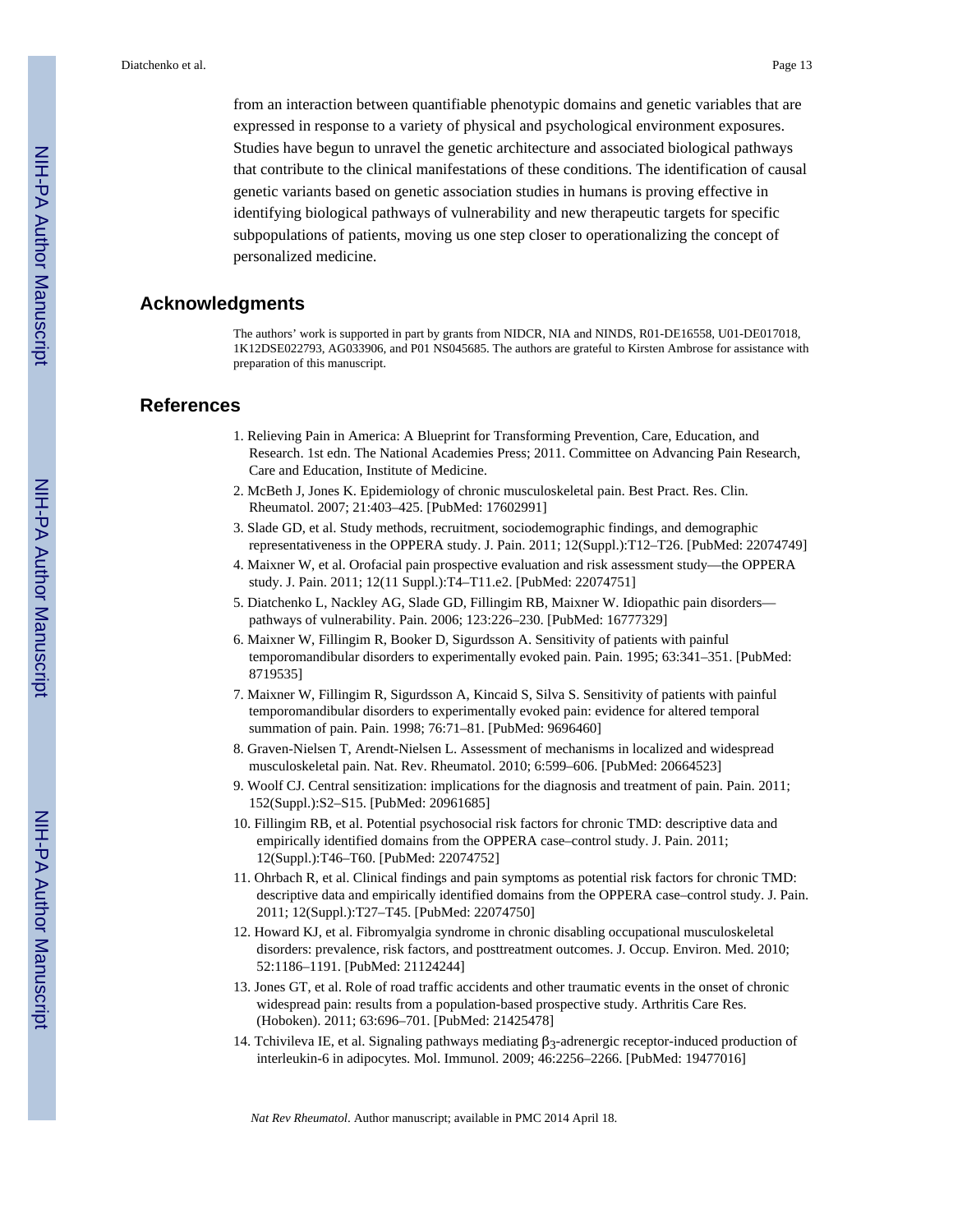- 15. Kehlet H, Jensen TS, Woolf CJ. Persistent postsurgical pain: risk factors and prevention. Lancet. 2006; 367:1618–1625. [PubMed: 16698416]
- 16. Diatchenko L, et al. Genetic basis for individual variations in pain perception and the development of a chronic pain condition. Hum. Mol. Genet. 2005; 14:135–143. [PubMed: 15537663]
- 17. Diatchenko L, Nackley AG, Tchivileva IE, Shabalina SA, Maixner W. Genetic architecture of human pain perception. Trends Genet. 2007; 23:605–613. [PubMed: 18023497]
- 18. Gottesman II, Gould TD. The endophenotype concept in psychiatry: etymology and strategic intentions. Am. J. Psychiatry. 2003; 160:636–645. [PubMed: 12668349]
- 19. Turk DC, et al. Core outcome domains for chronic pain clinical trials: IMMPACT recommendations. Pain. 2003; 106:337–345. [PubMed: 14659516]
- 20. Gracely RH, Dubner R. Reliability and validity of verbal descriptor scales of painfulness. Pain. 1987; 29:175–185. [PubMed: 3614956]
- 21. Jensen MP, Karoly P, Braver S. The measurement of clinical pain intensity: a comparison of six methods. Pain. 1986; 27:117–126. [PubMed: 3785962]
- 22. Stone AA, Broderick JE, Schneider S, Schwartz JE. Expanding options for developing outcome measures from momentary assessment data. Psychosom. Med. 2012; 74:387–397. [PubMed: 22582336]
- 23. Melzack R. The McGill Pain Questionnaire: major properties and scoring methods. Pain. 1975; 1:277–299. [PubMed: 1235985]
- 24. Mackey S, et al. Sensory pain qualities in neuropathic pain. J. Pain. 2012; 13:58–63. [PubMed: 22172451]
- 25. Younger JW, Shen YF, Goddard G, Mackey SC. Chronic myofascial temporomandibular pain is associated with neural abnormalities in the trigeminal and limbic systems. Pain. 2010; 149:222– 228. [PubMed: 20236763]
- 26. Wand BM, Chiffelle LA, O'Connell NE, McAuley JH, Desouza LH. Self-reported assessment of disability and performance-based assessment of disability are influenced by different patient characteristics in acute low back pain. Eur. Spine J. 2010; 19:633–640. [PubMed: 19851791]
- 27. van Abbema R, et al. Factors associated with functional capacity test results in patients with nonspecific chronic low back pain: a systematic review. J. Occup. Rehabil. 2011; 21:455–473. [PubMed: 21516301]
- 28. Durand MJ, Brassard B, Hong QN, Lemaire J, Loisel P. Responsiveness of the physical work performance evaluation, a functional capacity evaluation, in patients with low back pain. J. Occup. Rehabil. 2008; 18:58–67. [PubMed: 18181009]
- 29. Valkeinen H, et al. Physical fitness in postmenopausal women with fibromyalgia. Int. J. Sports Med. 2008; 29:408–413. [PubMed: 17960505]
- 30. de Bruijn ST, et al. Relevance of physical fitness levels and exercise-related beliefs for selfreported and experimental pain in fibromyalgia: an explorative study. J. Clin. Rheumatol. 2011; 17:295–301. [PubMed: 21869713]
- 31. McLoughlin MJ, Stegner AJ, Cook DB. The relationship between physical activity and brain responses to pain in fibromyalgia. J. Pain. 2011; 12:640–651. [PubMed: 21330218]
- 32. Alschuler KN, Hoodin F, Murphy SL, Rice J, Geisser ME. Factors contributing to physical activity in a chronic low back pain clinical sample: A comprehensive analysis using continuous ambulatory monitoring. Pain. 2011; 152:2521–2527. [PubMed: 21872993]
- 33. Kashikar-Zuck S, et al. Actigraphy-based physical activity monitoring in adolescents with juvenile primary fibromyalgia syndrome. J. Pain. 2010; 11:885–893. [PubMed: 20418183]
- 34. Gatchel RJ, Peng YB, Peters ML, Fuchs PN, Turk DC. The biopsychosocial approach to chronic pain: scientific advances and future directions. Psychol. Bull. 2007; 133:581–624. [PubMed: 17592957]
- 35. Turk DC, Monarch ES, Williams AD. Psychological evaluation of patients diagnosed with fibromyalgia syndrome: a comprehensive approach. Rheum. Dis. Clin. North Am. 2002; 28:219– 233. [PubMed: 12122915]
- 36. Harkness EF, Macfarlane GJ, Nahit E, Silman AJ, McBeth J. Mechanical injury and psychosocial factors in the work place predict the onset of widespread body pain: a two-year prospective study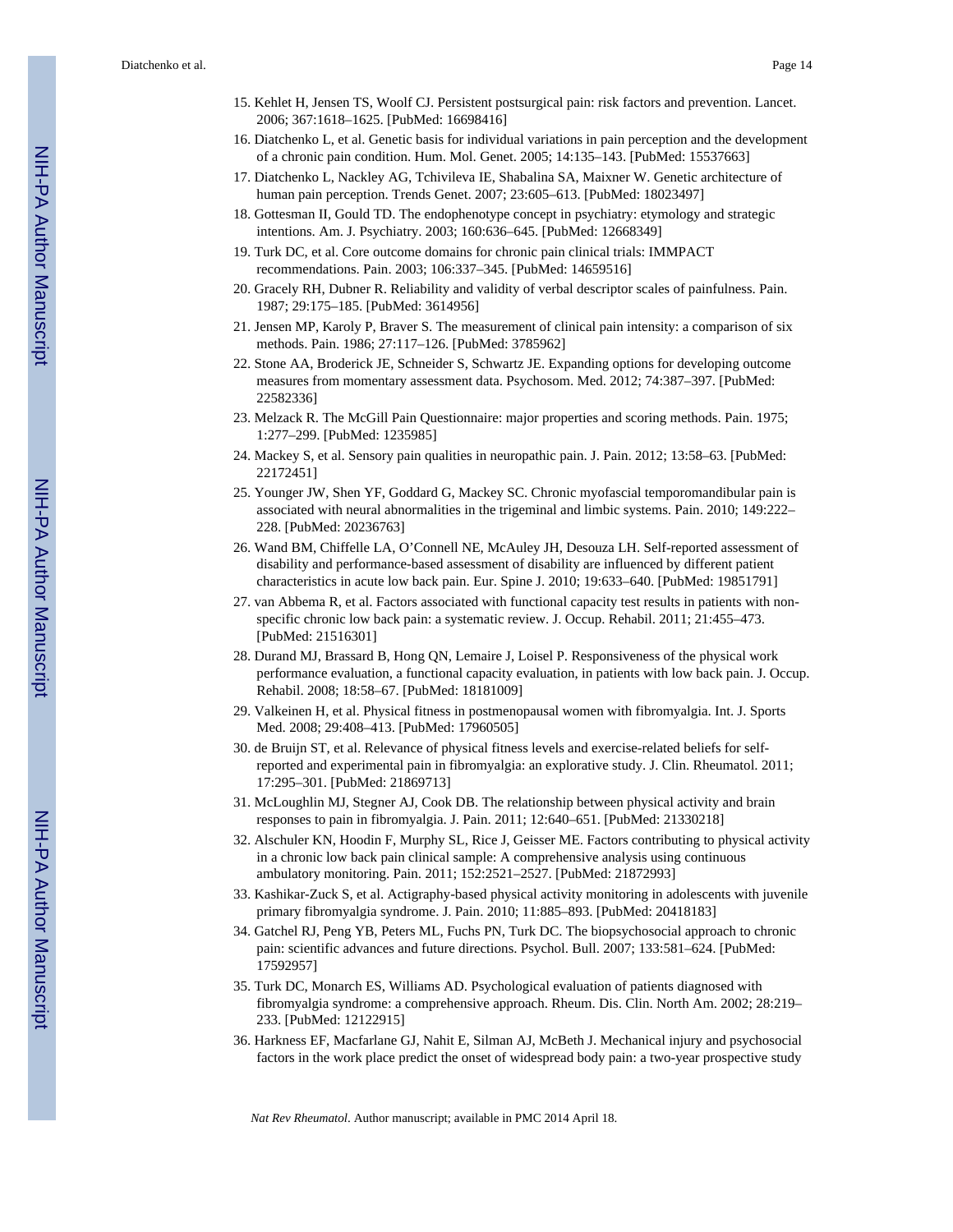among cohorts of newly employed workers. Arthritis Rheum. 2004; 50:1655–1664. [PubMed: 15146437]

- 37. Linton SJ. A review of psychological risk factors in back and neck pain. Spine. 2000; 25:1148– 1156. [PubMed: 10788861]
- 38. Gupta A, et al. The role of psychosocial factors in predicting the onset of chronic widespread pain: results from a prospective population-based study. Rheumatology (Oxford). 2007; 46:666–671. [PubMed: 17085772]
- 39. McBeth J, Macfarlane GJ, Benjamin S, Silman AJ. Features of somatization predict the onset of chronic widespread pain: results of a large population-based study. Arthritis Rheum. 2001; 44:940–946. [PubMed: 11315933]
- 40. Jones GT, Power C, Macfarlane GJ. Adverse events in childhood and chronic widespread pain in adult life: results from the 1958 British Birth Cohort Study. Pain. 2009; 143:92–96. [PubMed: 19304391]
- 41. Aggarwal VR, Macfarlane GJ, Farragher TM, McBeth J. Risk factors for onset of chronic orofacial pain-results of the North Cheshire oro-facial pain prospective population study. Pain. 2010; 149:354–359. [PubMed: 20304556]
- 42. Dunn KM, Jordan KP, Mancl L, Drangsholt MT, Le RL. Trajectories of pain in adolescents: a prospective cohort study. Pain. 2011; 152:66–73. [PubMed: 20971561]
- 43. Epker J, Gatchel RJ, Ellis E 3rd. A model for predicting chronic TMD: practical application in clinical settings. J. Am. Dent. Assoc. 1999; 130:1470–1475. [PubMed: 10570591]
- 44. Jones GT, et al. Predicting persistent disabling low back pain in general practice: a prospective cohort study. Br. J. Gen. Pract. 2006; 56:334–341. [PubMed: 16638248]
- 45. Rolke R, et al. Quantitative sensory testing: a comprehensive protocol for clinical trials. Eur. J. Pain. 2006; 10:77–88. [PubMed: 16291301]
- 46. Maier C, et al. Quantitative sensory testing in the German Research Network on Neuropathic Pain (DFNS): somatosensory abnormalities in 1,236 patients with different neuropathic pain syndromes. Pain. 2010; 150:439–450. [PubMed: 20627413]
- 47. Rehm SE, et al. A cross-sectional survey of 3,035 patients with fibromyalgia: subgroups of patients with typical comorbidities and sensory symptom profiles. Rheumatology (Oxford). 2010; 49:1146–1152. [PubMed: 20236955]
- 48. Pfau DB, Rolke R, Nickel R, Treede RD, Daublaender M. Somatosensory profiles in subgroups of patients with myogenic temporomandibular disorders and fibromyalgia syndrome. Pain. 2009; 147:72–83. [PubMed: 19767146]
- 49. Egloff N, Sabbioni ME, Salathe C, Wiest R, Juengling FD. Nondermatomal somatosensory deficits in patients with chronic pain disorder: clinical findings and hypometabolic pattern in FDG-PET. Pain. 2009; 145:252–258. [PubMed: 19500908]
- 50. Leffler AS, Hansson P, Kosek E. Somatosensory perception in patients suffering from long-term trapezius myalgia at the site overlying the most painful part of the muscle and in an area of pain referral. Eur. J. Pain. 2003; 7:267–276. [PubMed: 12725850]
- 51. Wallin M, Liedberg G, Borsbo B, Gerdle B. Thermal detection and pain thresholds but not pressure pain thresholds are correlated with psychological factors in women with chronic whiplash-associated pain. Clin. J. Pain. 2012; 28:211–221. [PubMed: 21750459]
- 52. Staud R, Weyl EE, Price DD, Robinson ME. Mechanical and heat hyperalgesia highly predict clinical pain intensity in patients with chronic musculoskeletal pain syndromes. J. Pain. 2012; 13:725–735. [PubMed: 22739051]
- 53. Edwards RR, Sarlani E, Wesselmann U, Fillingim RB. Quantitative assessment of experimental pain perception: multiple domains of clinical relevance. Pain. 2005; 114:315–319. [PubMed: 15777856]
- 54. Arendt-Nielsen L, Petersen-Felix S. Wind-up and neuroplasticity: is there a correlation to clinical pain? Eur. J. Anaesthesiol. Suppl. 1995; 10:1–7. [PubMed: 7641635]
- 55. Eide PK. Wind-up and the NMDA receptor complex from a clinical perspective. Eur. J. Pain. 2000; 4:5–15. [PubMed: 10833550]
- 56. Price DD, et al. Enhanced temporal summation of second pain and its central modulation in fibromyalgia patients. Pain. 2002; 99:49–59. [PubMed: 12237183]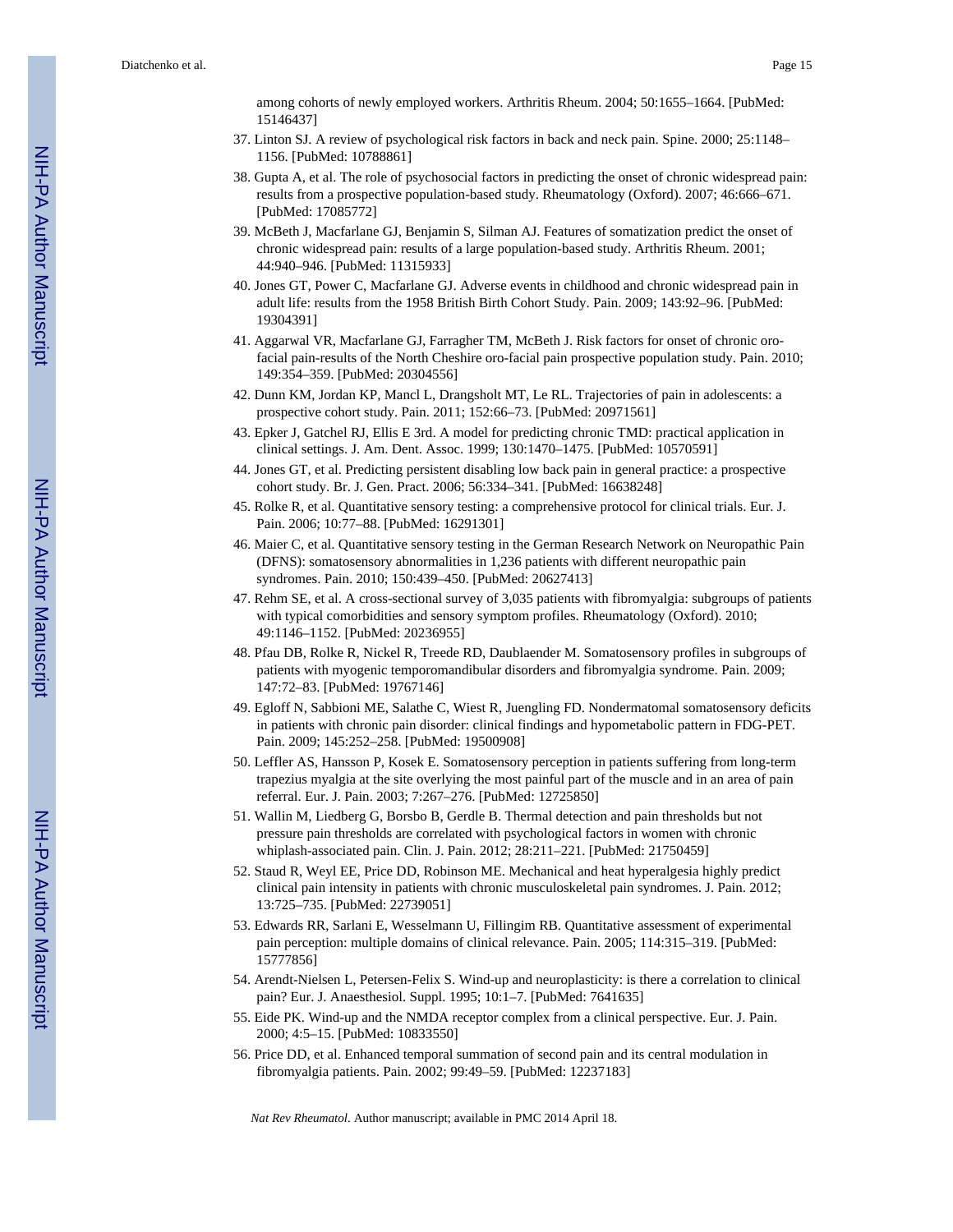- 57. Yarnitsky D, et al. Recommendations on terminology and practice of psychophysical DNIC testing. Eur. J. Pain. 2010; 14:339. [PubMed: 20227310]
- 58. King CD, et al. Deficiency in endogenous modulation of prolonged heat pain in patients with irritable bowel syndrome and temporomandibular disorder. Pain. 2009; 143:172–178. [PubMed: 19278784]
- 59. Staud R, Robinson ME, Vierck CJ Jr, Price DD. Diffuse noxious inhibitory controls (DNIC) attenuate temporal summation of second pain in normal males but not in normal females or fibromyalgia patients. Pain. 2003; 101:167–174. [PubMed: 12507711]
- 60. Staud R. Autonomic dysfunction in fibromyalgia syndrome: postural orthostatic tachycardia. Curr. Rheumatol. Rep. 2008; 10:463–466. [PubMed: 19007537]
- 61. Light KC, et al. Adrenergic dysregulation and pain with and without acute beta-blockade in women with fibromyalgia and temporomandibular disorder. J. Pain. 2009; 10:542–552. [PubMed: 19411061]
- 62. Giske L, et al. Attenuated adrenergic responses to exercise in women with fibromyalgia—a controlled study. Eur. J. Pain. 2008; 12:351–360. [PubMed: 17827042]
- 63. Martinez-Lavin M. Biology and therapy of fibromyalgia. Stress, the stress response system, and fibromyalgia. Arthritis Res. Ther. 2007; 9:216. [PubMed: 17626613]
- 64. Perry F, Heller PH, Kamiya J, Levine JD. Altered autonomic function in patients with arthritis or with chronic myofascial pain. Pain. 1989; 39:77–84. [PubMed: 2812855]
- 65. Kelemen J, Lang E, Balint G, Trocsanyi M, Muller W. Orthostatic sympathetic derangement of baroreflex in patients with fibromyalgia. J. Rheumatol. 1998; 25:823–825. [PubMed: 9558200]
- 66. Reyes del Paso GA, Garrido S, Pulgar A, Duschek S. Autonomic cardiovascular control and responses to experimental pain stimulation in fibromyalgia syndrome. J. Psychosom. Res. 2011; 70:125–134. [PubMed: 21262414]
- 67. Gockel M, Lindholm H, Niemisto L, Hurri H. Perceived disability but not pain is connected with autonomic nervous function among patients with chronic low back pain. J. Rehabil. Med. 2008; 40:355–358. [PubMed: 18461260]
- 68. Furlan R, et al. Abnormalities of cardiovascular neural control and reduced orthostatic tolerance in patients with primary fibromyalgia. J. Rheumatol. 2005; 32:1787–1793. [PubMed: 16142879]
- 69. Hamaty D, et al. The plasma endorphin, prostaglandin and catecholamine profile of patients with fibrositis treated with cyclobenzaprine and placebo: a 5-month study. J. Rheumatol. Suppl. 1989; 19:164–168. [PubMed: 2532682]
- 70. Legangneux E, et al. Cerebrospinal fluid biogenic amine metabolites, plasma-rich platelet serotonin and  $[^3H]$ imipramine reuptake in the primary fibromyalgia syndrome. Rheumatology (Oxford). 2001; 40:290–296. [PubMed: 11285376]
- 71. Yunus MB, Dailey JW, Aldag JC, Masi AT, Jobe PC. Plasma and urinary catecholamines in primary fibromyalgia: a controlled study. J. Rheumatol. 1992; 19:95–97. [PubMed: 1556708]
- 72. Maixner W, et al. Potential autonomic risk factors for chronic TMD: descriptive data and empirically identified domains from the OPPERA case–control study. J. Pain. 2011; 12(Suppl.):T75–T91. [PubMed: 22074754]
- 73. Hastie BA, et al. Cluster analysis of multiple experimental pain modalities. Pain. 2005; 116:227– 237. [PubMed: 15964682]
- 74. Scholz J, et al. A novel tool for the assessment of pain: validation in low back pain. PLoS Med. 2009; 6:e1000047. [PubMed: 19360087]
- 75. Suvinen TI, Reade PC, Hanes KR, Kononen M, Kemppainen P. Temporomandibular disorder subtypes according to self-reported physical and psychosocial variables in female patients: a reevaluation. J. Oral Rehabil. 2005; 32:166–173. [PubMed: 15707426]
- 76. Velly AM, Philippe P, Gornitsky M. Heterogeneity of temporomandibular disorders: cluster and case–control analyses. J. Oral Rehabil. 2002; 29:969–979. [PubMed: 12421328]
- 77. Wilson HD, Starz TW, Robinson JP, Turk DC. Heterogeneity within the fibromyalgia population: theoretical implications of variable tender point severity ratings. J. Rheumatol. 2009; 36:2795– 2801. [PubMed: 19918043]
- 78. Giesecke T, et al. Subgrouping of fibromyalgia patients on the basis of pressure-pain thresholds and psychological factors. Arthritis Rheum. 2003; 48:2916–2922. [PubMed: 14558098]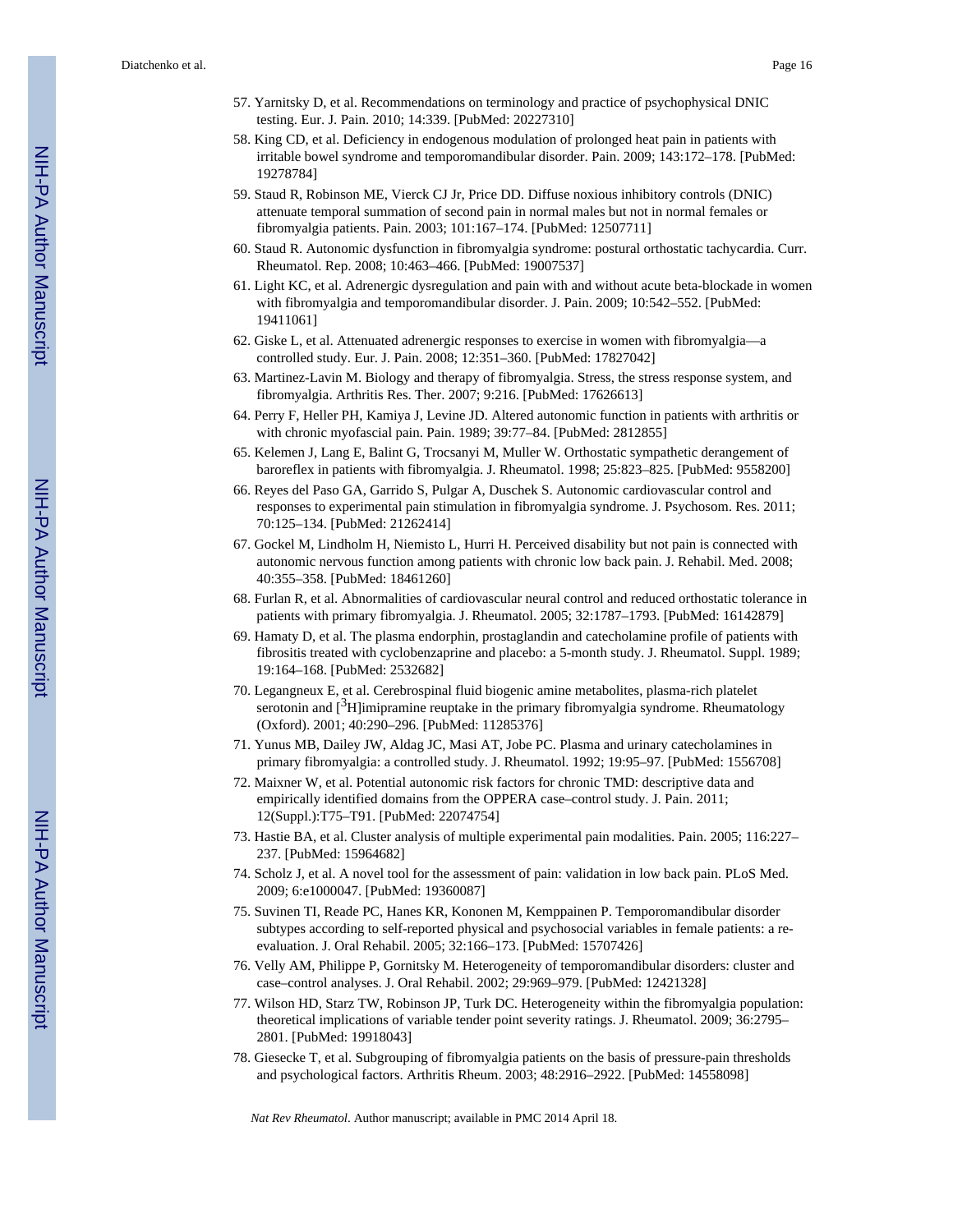- 79. Loevinger BL, Shirtcliff EA, Muller D, Alonso C, Coe CL. Delineating psychological and biomedical profiles in a heterogeneous fibromyalgia population using cluster analysis. Clin. Rheumatol. 2012; 31:677–685. [PubMed: 22200814]
- 80. Hastie, T.; Tibshirani, R.; Friedman, J. The Elements of Statistical Learning: Data Mining, Inference, and Prediction. 2nd edn. New York: Springer; 2009.
- 81. Kato K, Sullivan PF, Pedersen NL. Latent class analysis of functional somatic symptoms in a population-based sample of twins. J. Psychosom. Res. 2010; 68:447–453. [PubMed: 20403503]
- 82. Fejer R, Hartvigsen J, Kyvik KO. Heritability of neck pain: a population-based study of 33,794 Danish twins. Rheumatology (Oxford). 2006; 45:589–594. [PubMed: 16332950]
- 83. Williams FM, Spector TD, Macgregor AJ. Pain reporting at different body sites is explained by a single underlying genetic factor. Rheumatology (Oxford). 2010; 49:1753–1755. [PubMed: 20525736]
- 84. Markkula R, et al. Clustering of symptoms associated with fibromyalgia in a Finnish Twin Cohort. Eur. J. Pain. 2009; 13:744–750. [PubMed: 18938094]
- 85. Vargas-Alarcon G, et al. Catechol-O-methyltransferase gene haplotypes in Mexican and Spanish patients with fibromyalgia. Arthritis Res. Ther. 2007; 9:R110. [PubMed: 17961261]
- 86. Gursoy S, et al. Significance of catechol-O-methyltransferase gene polymorphism in fibromyalgia syndrome. Rheumatol. Int. 2003; 23:104–107. [PubMed: 12739038]
- 87. Matsuda JB, et al. Serotonin receptor (5-HT 2A) and catechol-O-methyltransferase (COMT) gene polymorphisms: triggers of fibromyalgia? Rev. Bras. Reumatol. 2010; 50:141–149. [PubMed: 21125150]
- 88. Barbosa FR, et al. Influence of catechol-O-methyltransferase (COMT) gene polymorphisms in pain sensibility of Brazilian fibromialgia patients. Rheumatol. Int. 2012; 32:427–430. [PubMed: 21120493]
- 89. Cohen H, Neumann L, Glazer Y, Ebstein RP, Buskila D. The relationship between a common catechol-O-methyltransferase (*COMT*) polymorphism val(158) met and fibromyalgia. Clin. Exp. Rheumatol. 2009; 27(Suppl. 56):S51–S56. [PubMed: 20074440]
- 90. Martínez-Jauand M, et al. Pain sensitivity in fibromyalgia is associated with catechol-Omethyltransferase (*COMT*) gene. Eur. J. Pain. 2013; 17:16–27. [PubMed: 22528689]
- 91. Smith SB, et al. Potential genetic risk factors for chronic TMD: genetic associations from the OPPERA case–control study. J. Pain. 2011; 12(Suppl.):T92–T101. [PubMed: 22074755]
- 92. Hocking LJ, et al. Genetic variation in the  $β_2$ -adrenergic receptor but not catecholamine-Omethyltransferase predisposes to chronic pain: results from the 1958 British Birth Cohort Study. Pain. 2010; 149:143–151. [PubMed: 20167428]
- 93. Xiao Y, He W, Russell IJ. Genetic polymorphisms of the  $β_2$ -adrenergic receptor relate to guanosine protein-coupled stimulator receptor dysfunction in fibromyalgia syndrome. J. Rheumatol. 2011; 38:1095–1103. [PubMed: 21406495]
- 94. Diatchenko L, et al. Three major haplotypes of the  $\beta_2$  adrenergic receptor define psychological profile, blood pressure, and the risk for development of a common musculoskeletal pain disorder. Am. J. Med. Genet. B, Neuropsychiatr. Genet. 2006; 141B:449–462. [PubMed: 16741943]
- 95. Offenbaecher M, et al. Possible association of fibromyalgia with a polymorphism in the serotonin transporter gene regulatory region. Arthritis Rheum. 1999; 42:2482–2488. [PubMed: 10555044]
- 96. Cohen H, Buskila D, Neumann L, Ebstein RP. Confirmation of an association between fibromyalgia and serotonin transporter promoter region (5-HTTLPR) polymorphism, and relationship to anxiety-related personality traits. Arthritis Rheum. 2002; 46:845–847. [PubMed: 11920428]
- 97. Carvalho LS, et al. May genetic factors in fibromyalgia help to identify patients with differentially altered frequencies of immune cells? Clin. Exp. Immunol. 2008; 154:346–352. [PubMed: 19037919]
- 98. Ojima K, Watanabe N, Narita N, Narita M. Temporomandibular disorder is associated with a serotonin transporter gene polymorphism in the Japanese population. Biopsychosoc. Med. 2007; 1:3. [PubMed: 17371573]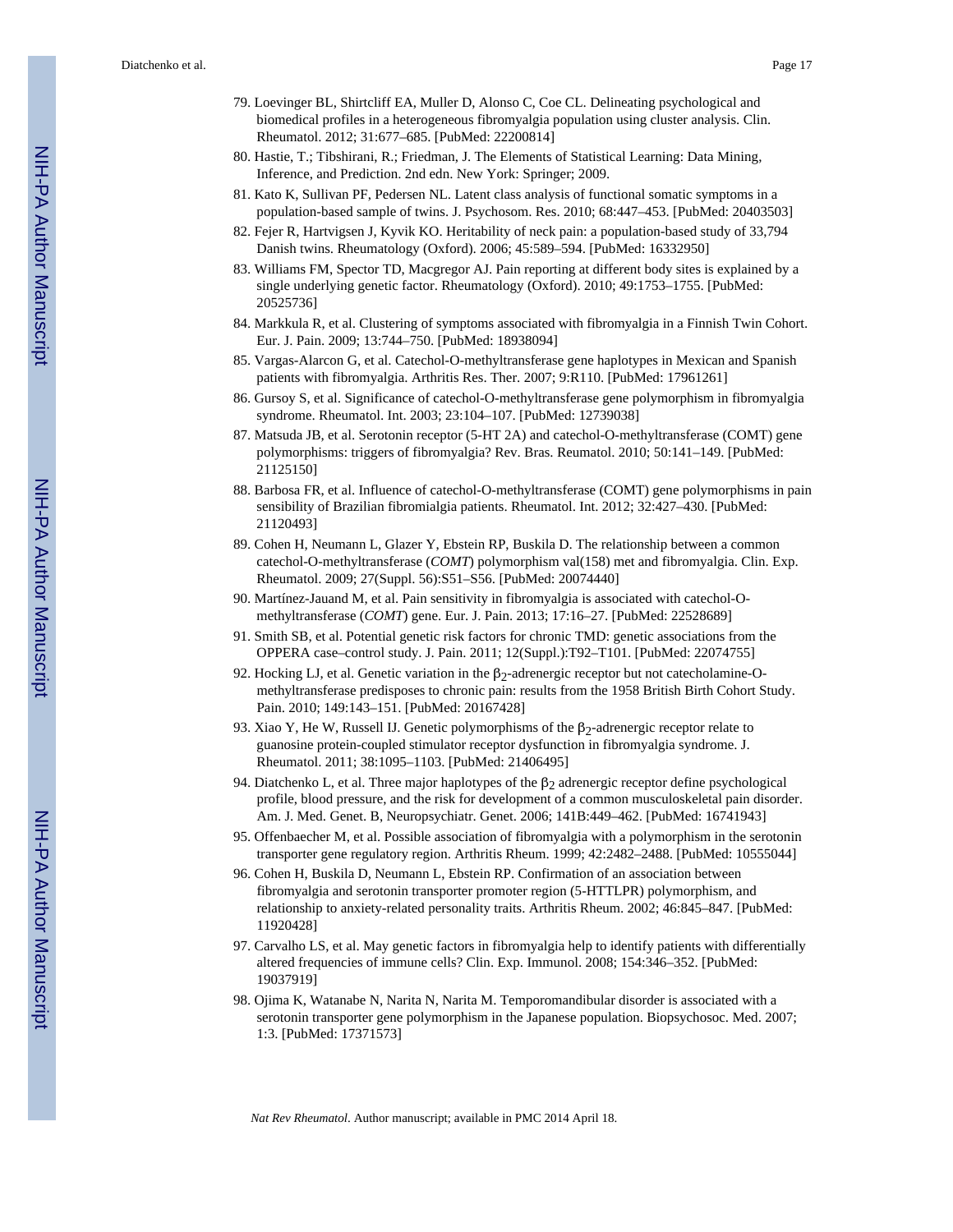- 99. Herken H, et al. Possible association of temporomandibular joint pain and dysfunction with a polymorphism in the serotonin transporter gene. Am. J. Orthod. Dentofacial Orthop. 2001; 120:308–313. [PubMed: 11552131]
- 100. Bondy B, et al. The T102C polymorphism of the 5-HT2A-receptor gene in fibromyalgia. Neurobiol. Dis. 1999; 6:433–439. [PubMed: 10527809]
- 101. Mergener M, Becker RM, dos Santos AF, dos Santos GA, de Andrade FM. Influence of the interaction between environmental quality and T102C SNP in the *HTR2A* gene on fibromyalgia susceptibility. Rev. Bras. Reumatol. 2011; 51:594–602. [PubMed: 22124593]
- 102. Mutlu N, Erdal ME, Herken H, Oz G, Bayazit YA. T102C polymorphism of the 5-HT2A receptor gene may be associated with temporomandibular dysfunction. Oral Dis. 2004; 10:349–352. [PubMed: 15533210]
- 103. Burda C, Cox F, Osborne P. Histocompatibility antigens in the fibrositis (fibromyalgia) syndrome. Clin. Exp. Rheumatol. 1986; 4:355–358. [PubMed: 3491715]
- 104. Branco JC, Tavares V, Abreu I, Correia MM, Caetano JAM. HLA studies in fibromyalgia. J. Muscoskelet. Pain. 1996; 4:21–27.
- 105. Horven S, Stiles TC, Holst A, Moen T. HLA antigens in primary fibromyalgia syndrome. J. Rheumatol. 1992; 19:1269–1270. [PubMed: 1404164]
- 106. Blanco I, et al. α1-antitrypsin polymorphism in fibromyalgia syndrome patients from the Asturias province in Northern Spain: a significantly higher prevalence of the PI\*Z deficiency allele in patients than in the general population. J. Muscoskelet. Pain. 2006; 14:5–12.
- 107. Schmechel DE, Edwards CL. Fibromyalgia, mood disorders, and intense creative energy: *A1AT* polymorphisms are not always silent. Neurotoxicology. 2012; 33:1454–1472. [PubMed: 22414631]
- 108. Vossen H, et al. The genetic influence on the cortical processing of experimental pain and the moderating effect of pain status. PLoS ONE. 2010; 5:e13641. [PubMed: 21049025]
- 109. Desmeules J, et al. Psychological distress in fibromyalgia patients: a role for catechol-O-methyltransferase Val158met polymorphism. Health Psychol. 2012; 31:242–249. [PubMed: 21895373]
- 110. Gursoy S, Erdal E, Herken H, Madenci E, Alasehirli B. Association of T102C polymorphism of the 5-HT2A receptor gene with pyschiatric status in fibromyalgia syndrome. Rheumatol. Int. 2001; 21:58–61. [PubMed: 11732859]
- 111. Feng J, et al. Missense mutations in the *MEFV* gene are associated with fibromyalgia syndrome and correlate with elevated IL-1β plasma levels. PLoS ONE. 2009; 4:e8480. [PubMed: 20041150]
- 112. Slade GD, et al. Study methods, recruitment, sociodemographic findings, and demographic representativeness in the OPPERA study. J. Pain. 2011; 12(Suppl.):T12–T26. [PubMed: 22074749]
- 113. Teslovich TM, et al. Biological, clinical and population relevance of 95 loci for blood lipids. Nature. 2010; 466:707–713. [PubMed: 20686565]
- 114. Kathiresan S, Srivastava D. Genetics of human cardiovascular disease. Cell. 2012; 148:1242– 1257. [PubMed: 22424232]
- 115. Diatchenko L, et al. Catechol-O-methyltransferase gene polymorphisms are associated with multiple pain-evoking stimuli. Pain. 2006; 125:216–224. [PubMed: 16837133]
- 116. Segall SK, et al. *Comt1* genotype and expression predicts anxiety and nociceptive sensitivity in inbred strains of mice. Genes Brain Behav. 2010; 9:933–946. [PubMed: 20659173]
- 117. Nackley A, et al. Catechol-O-methyltransferase inhibition increases pain sensitivity through activation of both  $β_2$ - and  $β_3$ -adrenergic receptors. Pain. 2007; 128:199–208. [PubMed: 17084978]
- 118. Tchivileva IE, et al. Effect of catechol-O-methyltransferase polymorphism on response to propranolol therapy in chronic musculoskeletal pain: a randomized, double-blind, placebocontrolled, crossover pilot study. Pharmacogenet. Genomics. 2010; 20:239–248. [PubMed: 20216107]
- 119. Nackley A, et al. Human catechol-O-methyltransferase haplotypes modulate protein expression by altering mRNA secondary structure. Science. 2006; 314:1930–1933. [PubMed: 17185601]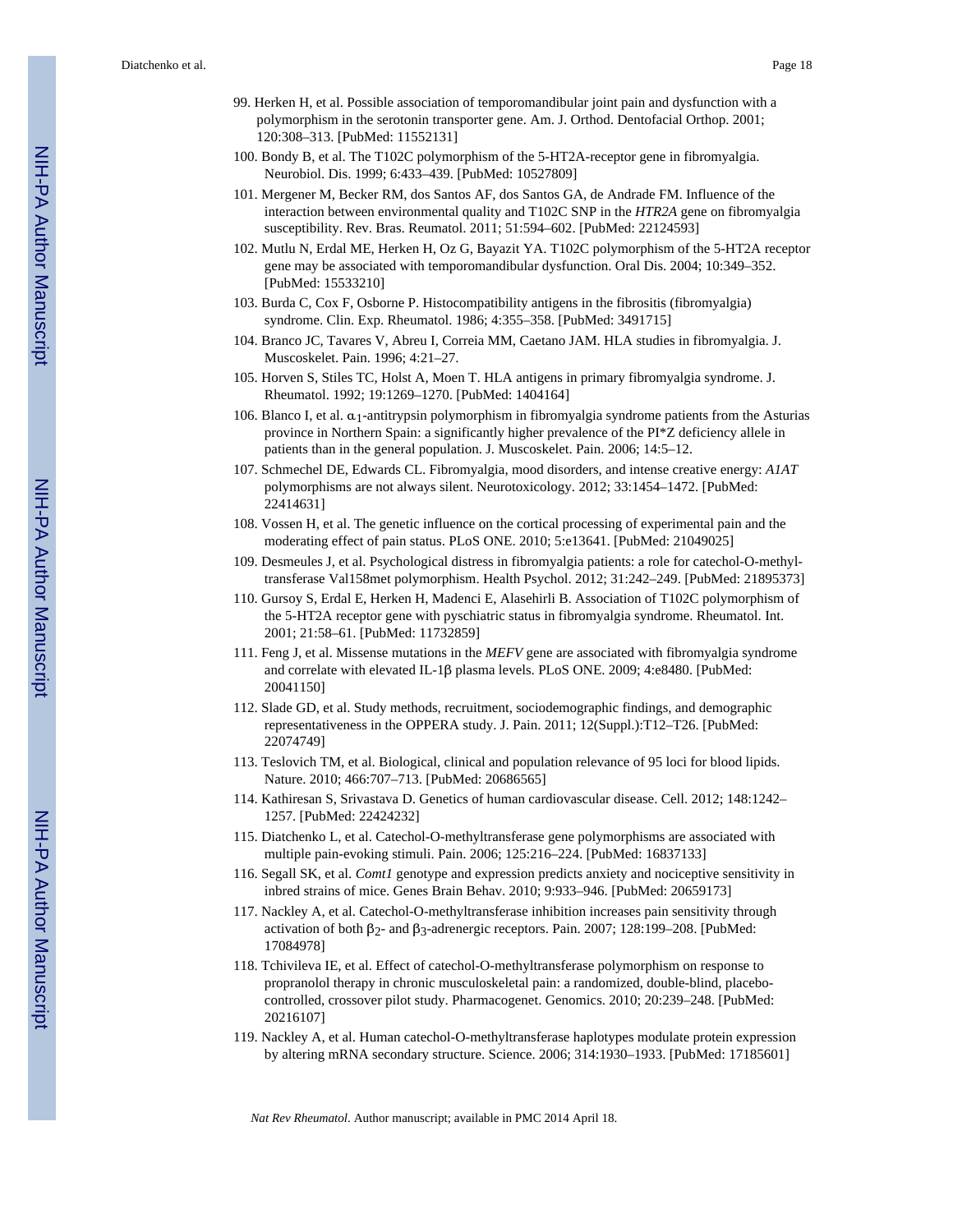- 120. Kambur O, Mannisto PT. Catechol-O-methyltransferase and pain. Int. Rev. Neurobiol. 2010; 95:227–279. [PubMed: 21095465]
- 121. Vargas-Alarcon G, et al. Association of adrenergic receptor gene polymorphisms with different fibromyalgia syndrome domains. Arthritis Rheum. 2009; 60:2169–2173. [PubMed: 19565482]
- 122. Diatchenko L, et al. Three major haplotypes of the  $β<sub>2</sub>$  adrenergic receptor define psychological profile, blood pressure, and the risk for development of a common musculoskeletal pain disorder. Am. J. Med. Genet. Part B. 2006; 141B:449–462. [PubMed: 16741943]
- 123. Finan PH, et al. *COMT* moderates the relation of daily maladaptive coping and pain in fibromyalgia. Pain. 2011; 152:300–307. [PubMed: 21130573]
- 124. Finan PH, et al. Genetic influences on the dynamics of pain and affect in fibromyalgia. Health Psychol. 2010; 29:134–142. [PubMed: 20230086]
- 125. Jacobsen LM, et al. The *COMT* rs4680 Met allele contributes to long-lasting low back pain, sciatica and disability after lumbar disc herniation. Eur. J. Pain. 2012; 16:1064–1069. [PubMed: 22337560]
- 126. Dai F, et al. Association of catechol-O-methyltransferase genetic variants with outcome in patients undergoing surgical treatment for lumbar degenerative disc disease. Spine J. 2010; 10:949–957. [PubMed: 20863768]
- 127. Omair A, Lie B, Reikeras O, Holden M, Brox J. Genetic contribution of catechol-Omethyltransferase variants in treatment outcome of low back pain: a prospective genetic association study. BMC Musculoskelet. Disord. 2012; 13:76. [PubMed: 22612913]
- 128. Slade G, Diatchenko L, Ohrbach R, Maixner W. Orthodontic treatment, genetic factors, and risk of temporomandibular disorder. Semin. Orthod. 2008; 14:146–156. [PubMed: 18663384]
- 129. Yunus MB. Genetic factors in fibromyalgia syndrome. Z. Rheumatol. 1998; 57(Suppl. 2):S61– S62.
- 130. Holliday KL, et al. Genetic variation in neuroendocrine genes associates with somatic symptoms in the general population: results from the EPIFUND study. J. Psychosom. Res. 2010; 68:469– 474. [PubMed: 20403506]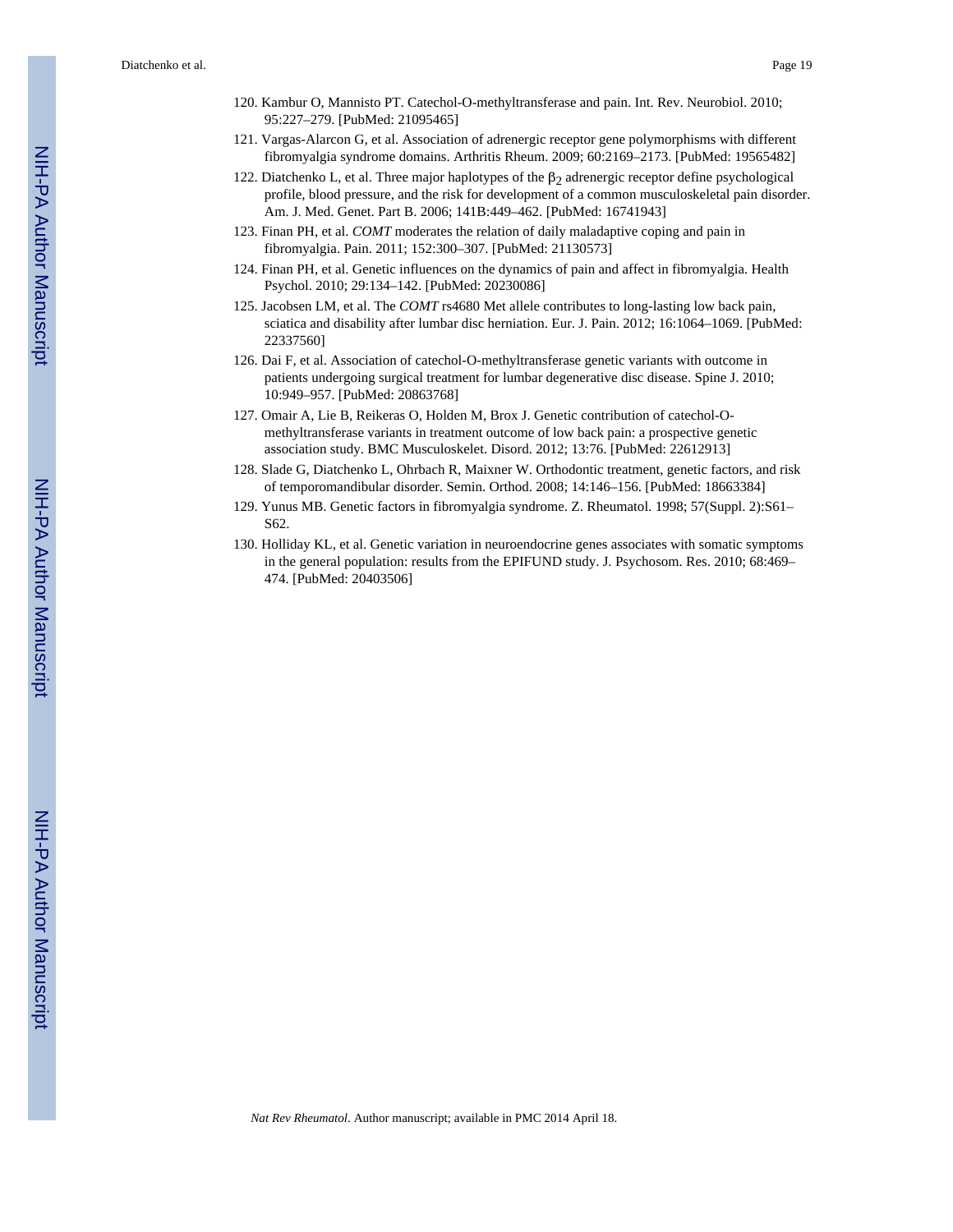#### **Key points**

- **•** Musculoskeletal pain conditions such as low back pain, chronic widespread pain, fibromyalgia and temporomandibular joint disorders are highly prevalent
- **•** These conditions have measurable phenotypic signatures, which are heterogeneous in nature
- **•** Musculoskeletal pain conditions have a genetic basis, with both common and rare genetic variants contributing to the conditions and associated endophenotypes
- **•** Physical and psychological environmental exposures can produce epigenetic effects that alter gene expression, biological pathway activity, and thus the manifestation of clinical phenotypes of musculoskeletal pain conditions
- **•** Genetic association studies combined with *in vitro and in vivo* follow-up studies can identify effective therapeutic agents for the treatment of large subpopulations of patients with musculoskeletal pain conditions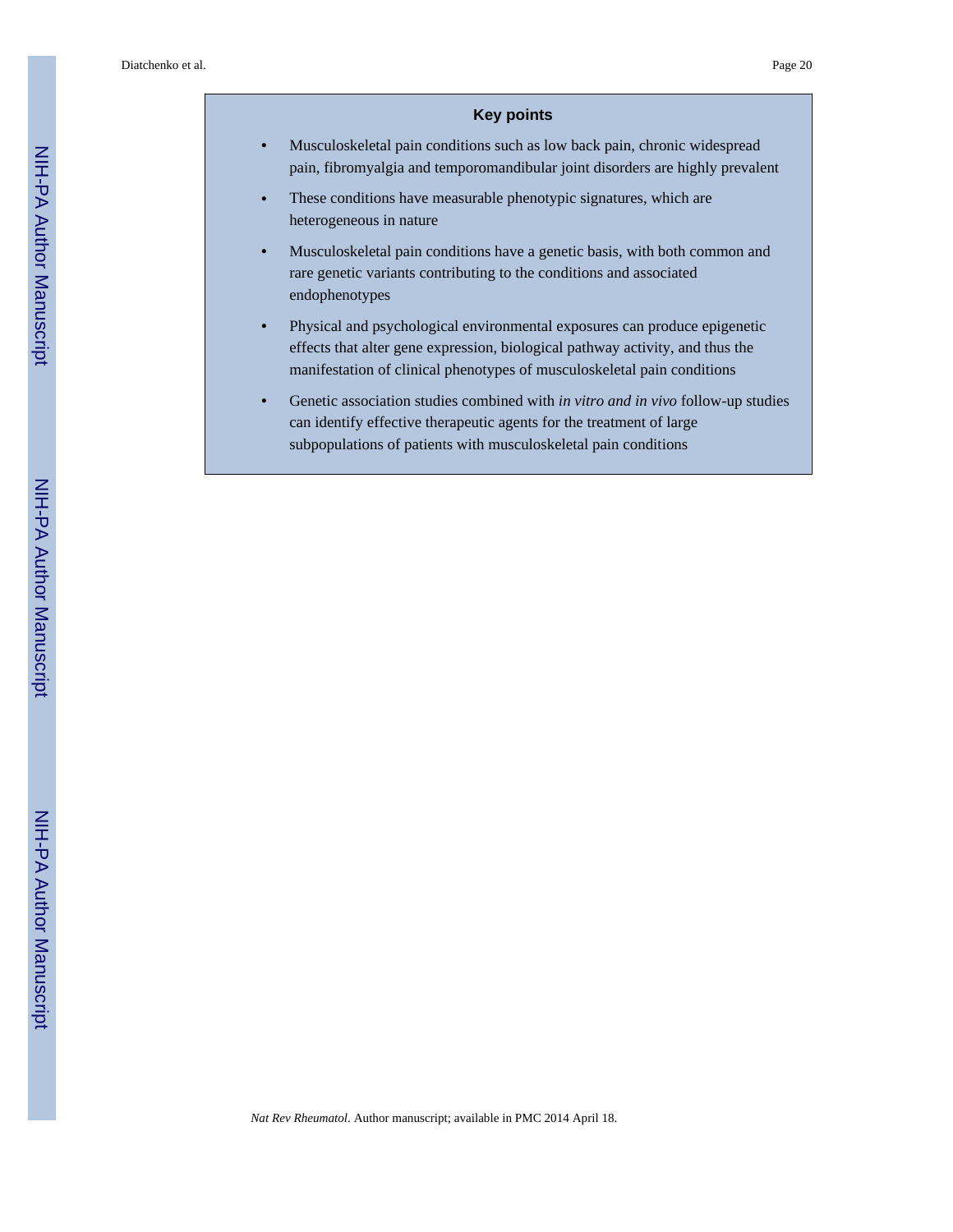#### **Review criteria**

A search for original articles published between 1990 and 2012 and focusing on musculoskeletal pain was performed in MEDLINE and PubMed. The search terms used were "psychological factors", "psychological distress", "temporomandibular disorders", "chronic widespread pain", "low back pain", "fibromyalgia", "musculoskeletal pain", "pain sensitivity", "quantitative sensory testing", "polymorphism" and "association studies" alone and in various combinations. All articles identified were English-language, full-text papers and abstracts. We also searched the reference lists of identified articles for further relevant papers. The reference list was last updated October 2012.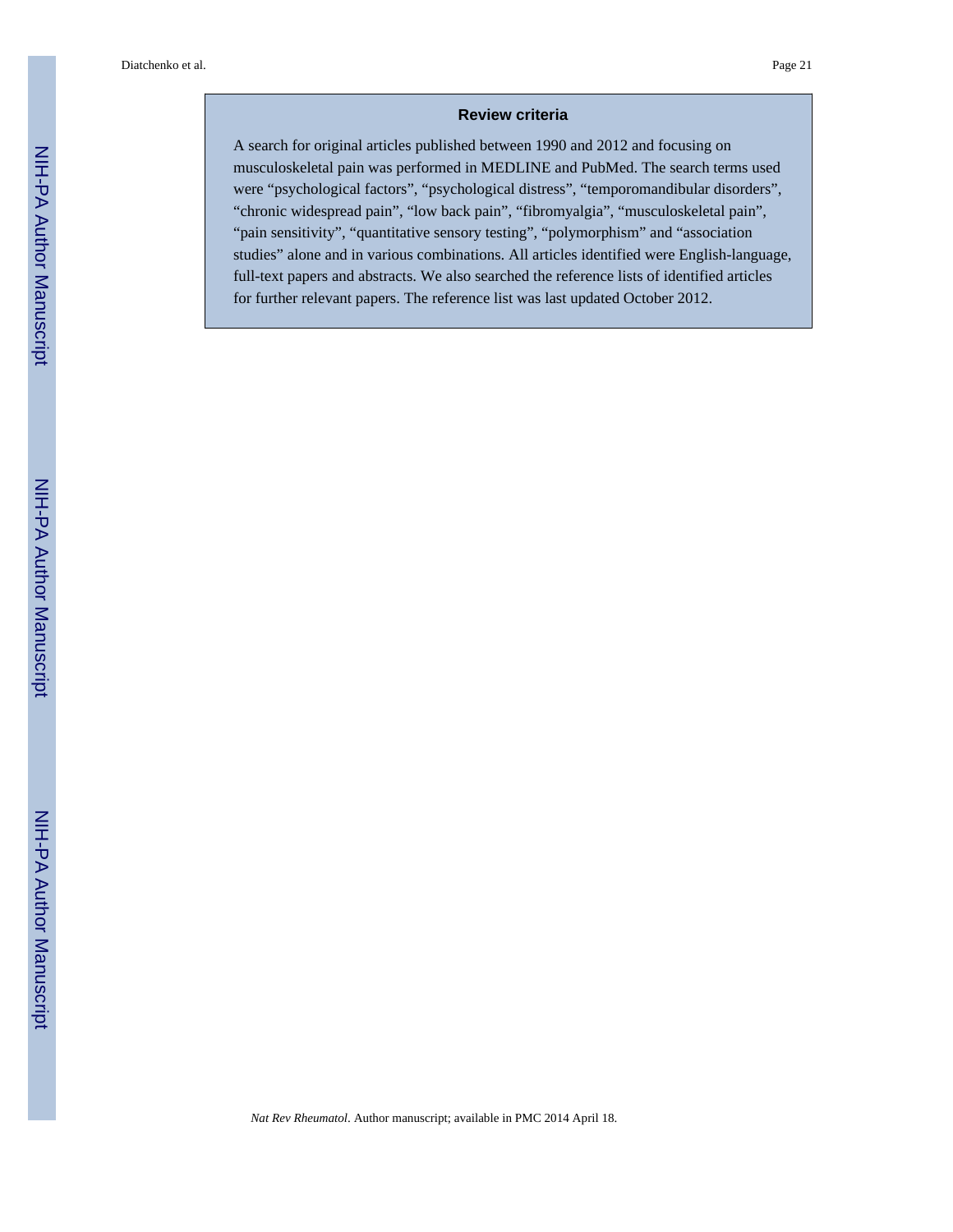Diatchenko et al. Page 22



#### **Figure 1.**

The translational clock—a schematic representation of a novel and rapid approach to identification of new therapeutic targets in commonly observed persistent pain conditions. The identification of COMT as a therapeutic target in TMD is used as an example, to provide an idea of the timescales involved. Identification of common genetic variants associated with risk of developing a chronic pain condition can reveal putative causal biological pathways. In our example, in 2005, *COMT* haplotypes were associated with experimental pain and myogenous TMD.16 Subsequent *in vitro* and *in vivo* proof-ofprinciple studies should demonstrate that the pharmacological or genetic modification of the identified pathways can produce cellular phenotypes and animal behaviours consistent with the human pain condition. For example, in 2006, a cellular molecular study demonstrated that COMT levels and activity were associated with *COMT* haplotypes.<sup>119</sup> In 2007, pharmacological inhibition of COMT in rats was shown to increase sensitivity to pain, a response abrogated by β<sub>2</sub>/β<sub>3</sub>-adrenergic antagonists,<sup>117</sup> thus, identifying β-adrenergic receptors as therapeutic targets. Following positive proof-of-principle studies, a clinical proof-of-concept trial can be initiated using either existing or novel pharmacological agents. In our example, the nonselective β-adrenergic antagonist propranolol was the subject of a 2010 clinical trial in patients with  $TMD<sup>118</sup>$  This reverse translational process results in the rapid discovery and testing of interventions that modify the identified biological pathways that determine susceptibility. Abbreviations: COMT, catechol O-methyltransferase, TMD, temporomandibular joint disorder.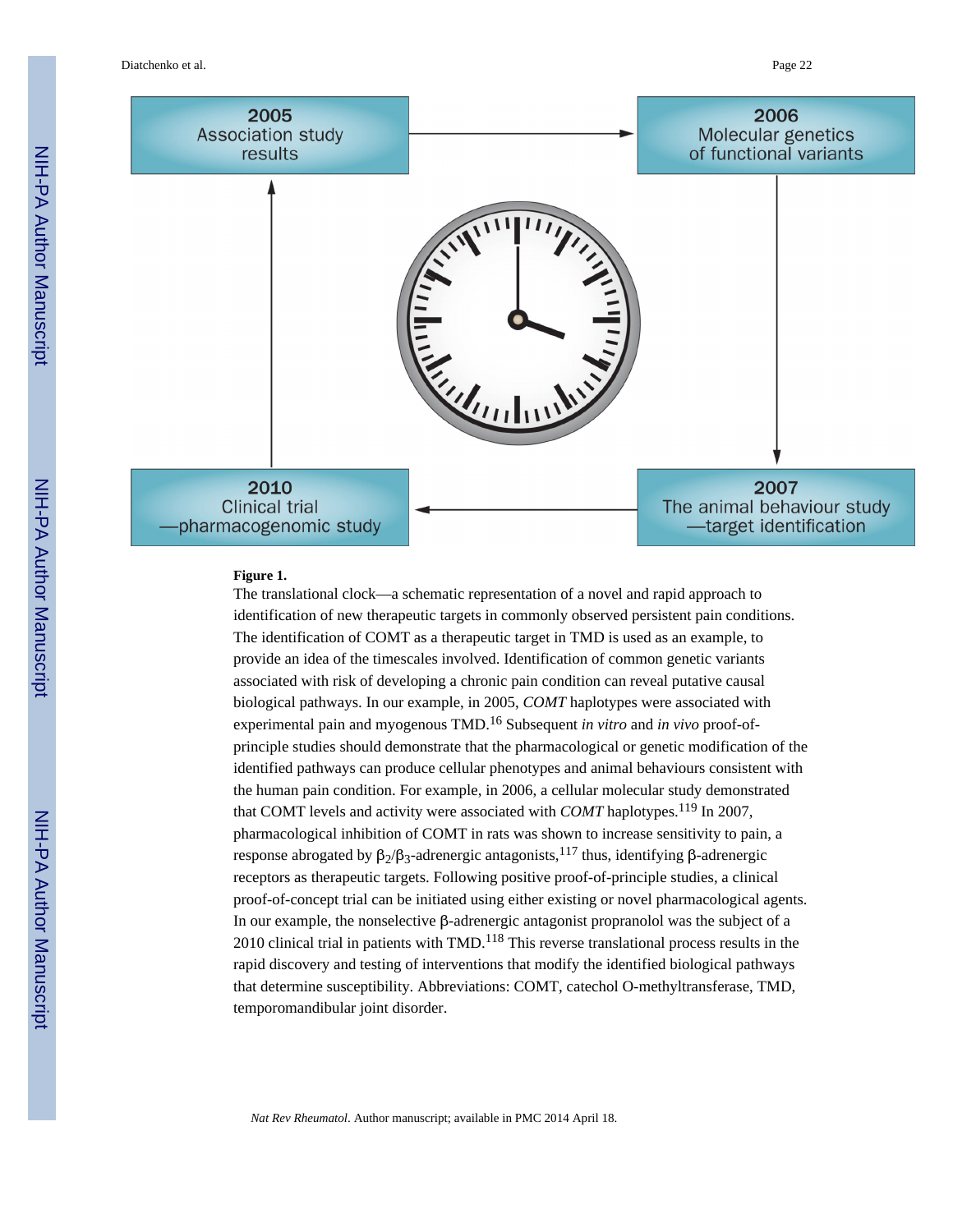Diatchenko et al. Page 23



Time

#### **Figure 2.**

The pathological chronic pain circle. Genetic and environment interactions contribute to the development of pain conditions. Allelic variation underlies functional differences in expression or activity of pain-related gene products and activation of associated biological pathways, leading to manifestation of related pain endophenotypes. In addition, pain endophenotypes are shaped by exposure to environmental factors, which result in alteration of DNA methylation patterns that, in turn, change the expression of pain-related genes and the activity of associated biological pathways. With prolonged exposure to environmental stimuli that induce long-term methylation patterns—that is, long-lasting changes in DNA methylation—on a background of genetic susceptibility, altered gene expression profiles enable the transition of an acute pain state to a chronic pain state. The biological processes that lead to the chronic pain state further increase sensitivity to painful stimuli and perceived levels of stress, which further modifies pain-related gene expression, creating a pathological pain cycle.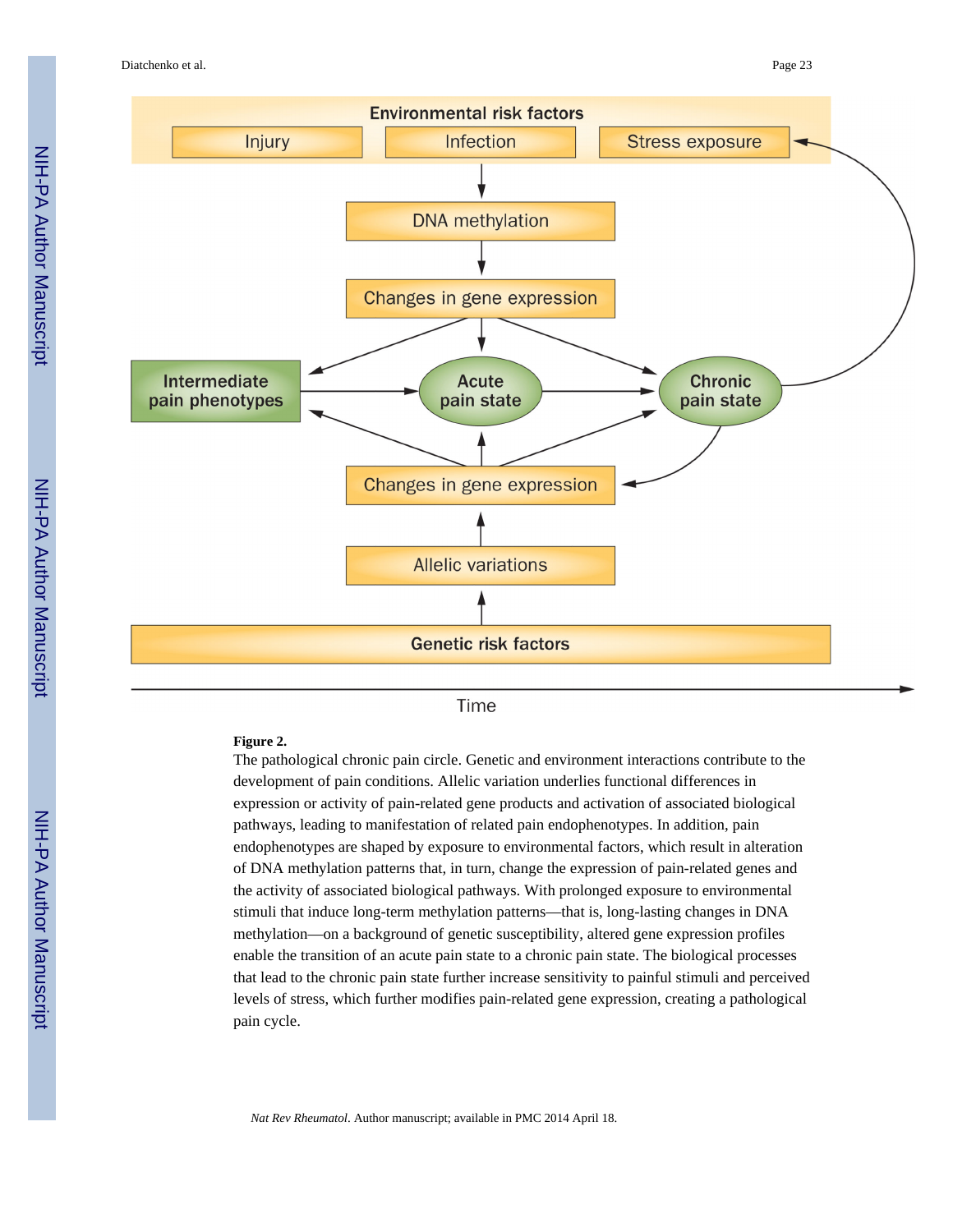#### **Table 1**

#### Elements of clinical phenotyping and QST endophenotyping in pain conditions*\**

| <b>Clinical pain</b>                 | <b>Physical function/disability</b>       | <b>Psychosocial functioning</b>            | <b>QST</b>                 |
|--------------------------------------|-------------------------------------------|--------------------------------------------|----------------------------|
| Global pain severity                 | Condition-specific functional limitations | Global psychological symptoms              | Nonpain somatosensation    |
| Pain intensity and<br>unpleasantness | General pain-related disability           | Somatic awareness                          | Generalized hyperalgesia   |
| Temporal characteristics             | Generic measures of function/disability   | Stress and life events                     | Pain facilitatory function |
| Perceptual characteristics           | Performance-based measures                | Pain-related cognitions and pain<br>coping | Pain inhibitory function   |

*\** Supplementary Table 1 provides an expanded version of Table 1, detailing the different methods that are available for assessment of each of these elements of musculoskeletal pain conditions. Abbreviation: QST, quantitative sensory testing.